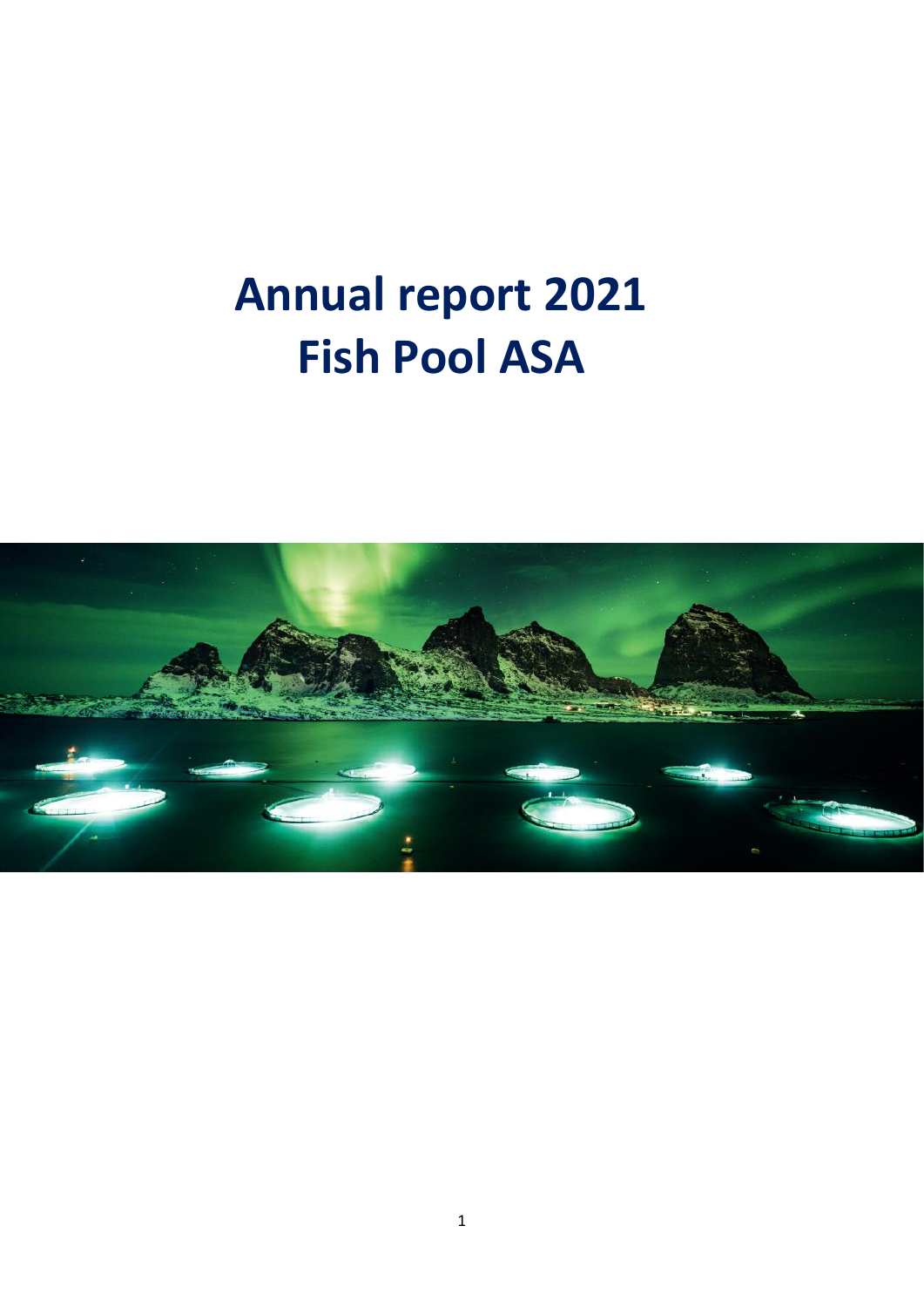## **Board of Directors' Annual Report for 2021**

Fish Pool operates the regulated market for financial fish- and seafood products. The product traded is cleared future contracts with Superior salmon SUP3-6 kg as the underlying product. Fish Pool is a MiFID II compliant market and is a registered Benchmark Administrator at the European Securities and Markets Authority, ESMA, for the Fish Pool Index settlement price. Financial contracts are primarily used by salmon farmers, exporters, importers, processors and retailers in the value chain of salmon to hedge their salmon price risk. Adding to this comes Trade members taking financial positions on rising or falling salmon prices as a part of their investment strategy. The annual trade volume correlates with the contracting needs in the salmon market.

Euronext is the leading commodity exchange in Europe for agricultural products; Milling Wheat, Rapeseed and Corn. Euronext trades more than 3 times the physical production of Milling Wheat in Europe, while Fish Pool trades less than 10% of the underlying salmon production. The Euronext infrastructure gives access to the largest liquidity pool in Europe opening for increasing liquidity and thus securing the Trade members better access to contracts for trading and hedging. As part of the Euronext group, Fish Pool will be able to leverage on the Euronext infrastructure, and this integration is a planned project.

Fish Pool has a strong position in the European salmon market, and nearly all market participants in the value chain of salmon follow the price information available a[t www.fishpool.eu](http://www.fishpool.eu/) or the electronic Trading platfor[m www.salmonprice.com.](http://www.salmonprice.com/)

## Price development in 2021

Average spot price for SUP 3-6 kg salmon, the Fish Pool index, was 58,42 NOK/kg in 2021, an increase of 5% compared to 55,40 NOK/kg in 2020. Due to a stronger NOK, the increase in average spot prices was more than 10% in EUR/kg. Rising from an average of 5,20 to 5,75 EUR/kg in 2021.

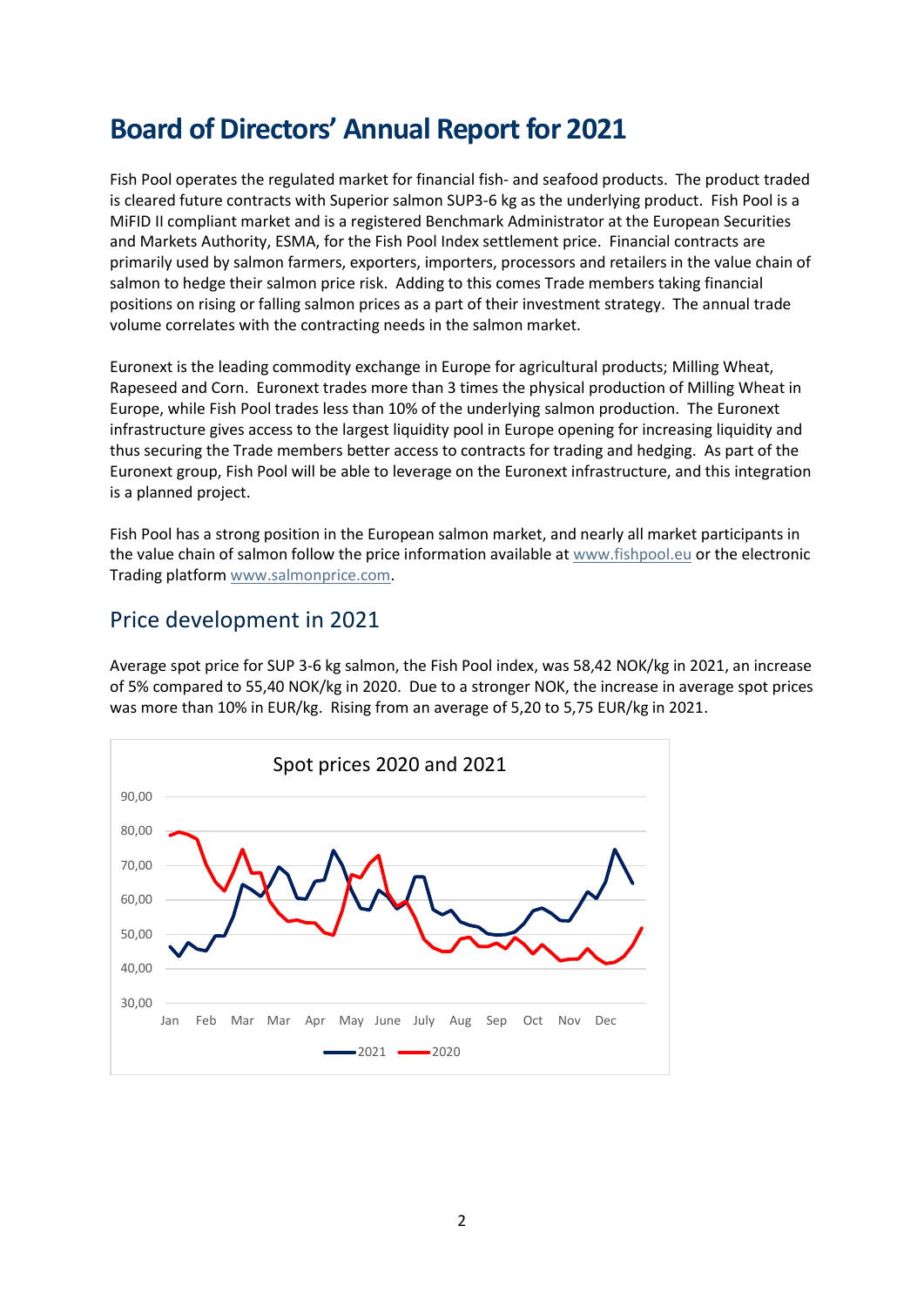The volatility during the year was, as always, high, and spot prices ranged from 74,46 NOK/kg in May and 74,78 NOK/kg in Dec-21 down to 43,58 NOK/kg in Jan-21.

#### **High volatility also in the contract market:**

The Jan-21 contract was trading above 60 NOK/kg until mid-October 2020 and was settled at 45,87 NOK/kg.







Both cases illustrate the high risk of operating without hedging in a salmon market being clearly more volatile than most agricultural markets, energy, metals etc.

The graph below shows spot prices the latest 15 years. Until 2016 in a clearly rising trend. The latest 6 years salmon prices have been around the 60 NOK/kg level giving high profits to the salmon farmers. For some farmers this has led to a lower focus on income management and hedging, resulting in lower trade volumes at Fish Pool previous years. High volatility illustrates however the importance of hedging.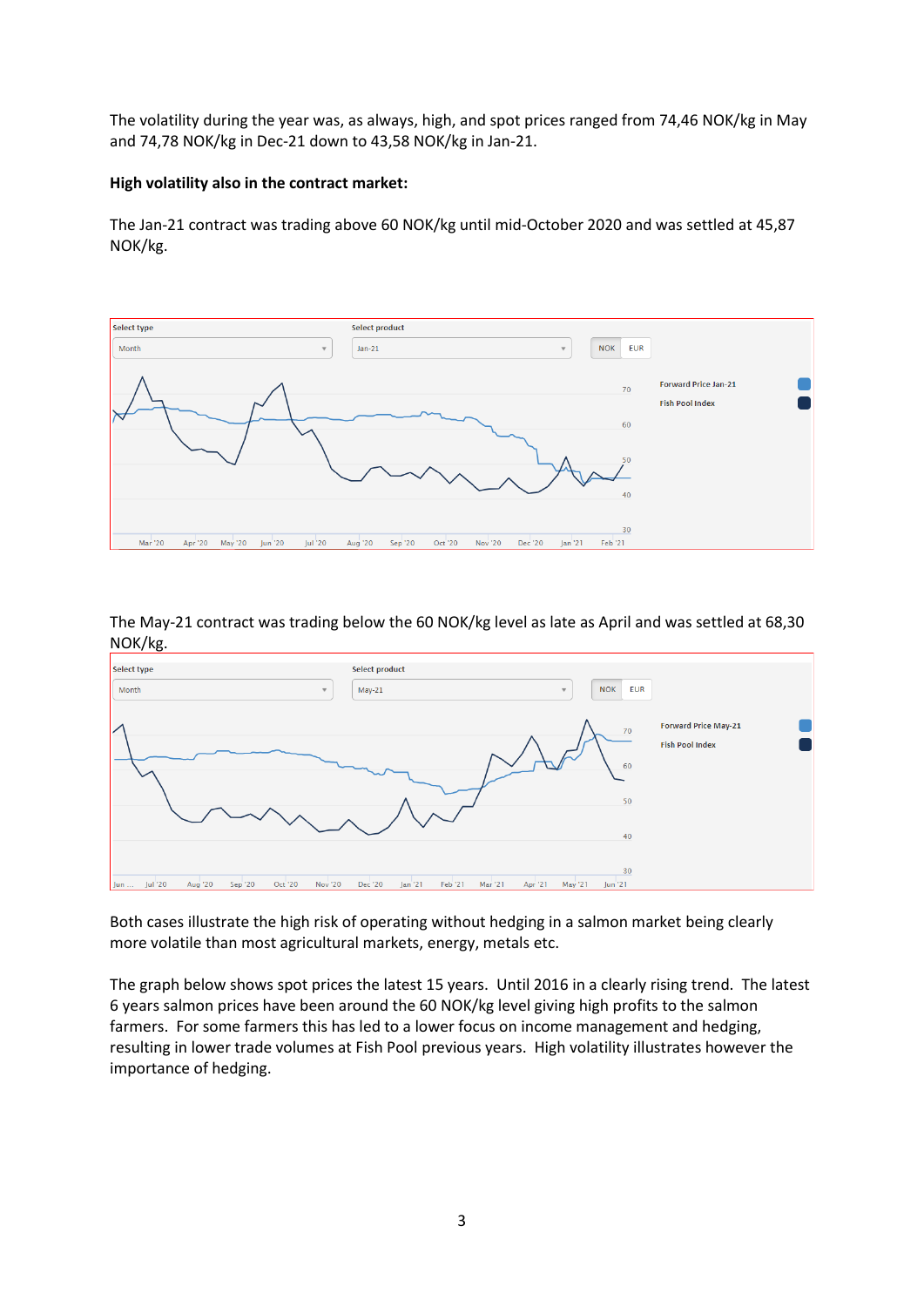

## Trade volume

Total trade volume for 2021 was 72 336 tonnes, a significant reduction compared to the 2020 figures. As the graph below illustrates the traded volume was clearly lower in the first half of 2021. The very weak NOK in periods in 2020 explains the peaks in trade volume we saw in 2020, that was not repeated in 2021. The Covid-19 uncertainty also led to shorter contract horizons during 2021.

The graphs below show the development in monthly traded volume and open interest during 2021:



Jan Feb Mar Apr May Jun Jul Aug Sep Oct Nov Dec

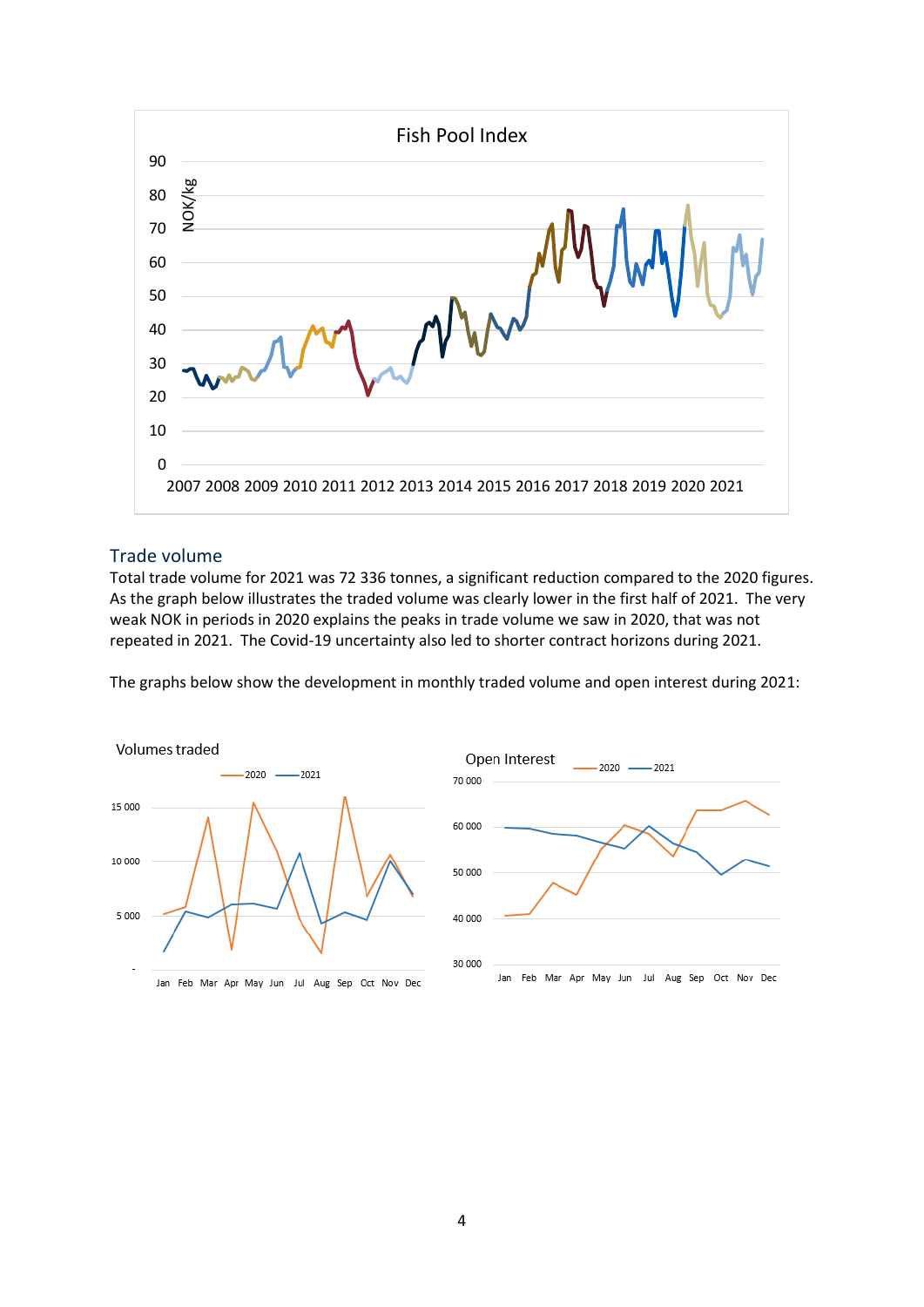## Financial results

The annual accounts of Fish Pool have been prepared in accordance with generally accepted accounting practice in Norway.

Total income from trading fees for 2021 amounts to 11,7 mill. NOK, a reduction from 15,0 mill. NOK in 2020.

Salaries and personnel costs totalled 7,0 mill. NOK a reduction from 7,4 mill. NOK in 2020, due to reduction in variable salaries for employees. Other operating expenses increased from 2,4 to 3,5 mill. NOK, mainly due to increased costs from Euronext support services.

Operating profit before tax for 2021 was 1,2 mill. NOK, down from 5,2 mill. NOK in 2020.

## Intra-group contribution/Dividends to shareholders

Fish Pool has a solid working capital of 10 mill NOK consisting of 13,9 mill. NOK in current assets and 3,9 mill. NOK in current liabilities. With 9,9 mill. NOK in bank deposits and 2,6 mill. NOK in money market fund, the financial situation of Fish Pool is very solid. The Board of Directors proposes that the net profit of 916 631 NOK is distributed as follows:

| Given intra-group contribution              | 885 300 |
|---------------------------------------------|---------|
| Allocated dividend to minority shareholders | 30 703  |
| Transferred to other equity                 | 628     |

## Continuous operation

The Annual Accounts have been prepared on the going concern assumption, and the Board confirms that this assumption is appropriate. No events have occurred between the date of the accounts and the signing of this report of material significance for the accounts reported for 2021.

## Capital requirements and liquidity reserves

Fish Pool has 10,0 mill. NOK as equity, more than 70% equity ratio.

The Board of directors assesses the equity and liquidity reserves as satisfactory.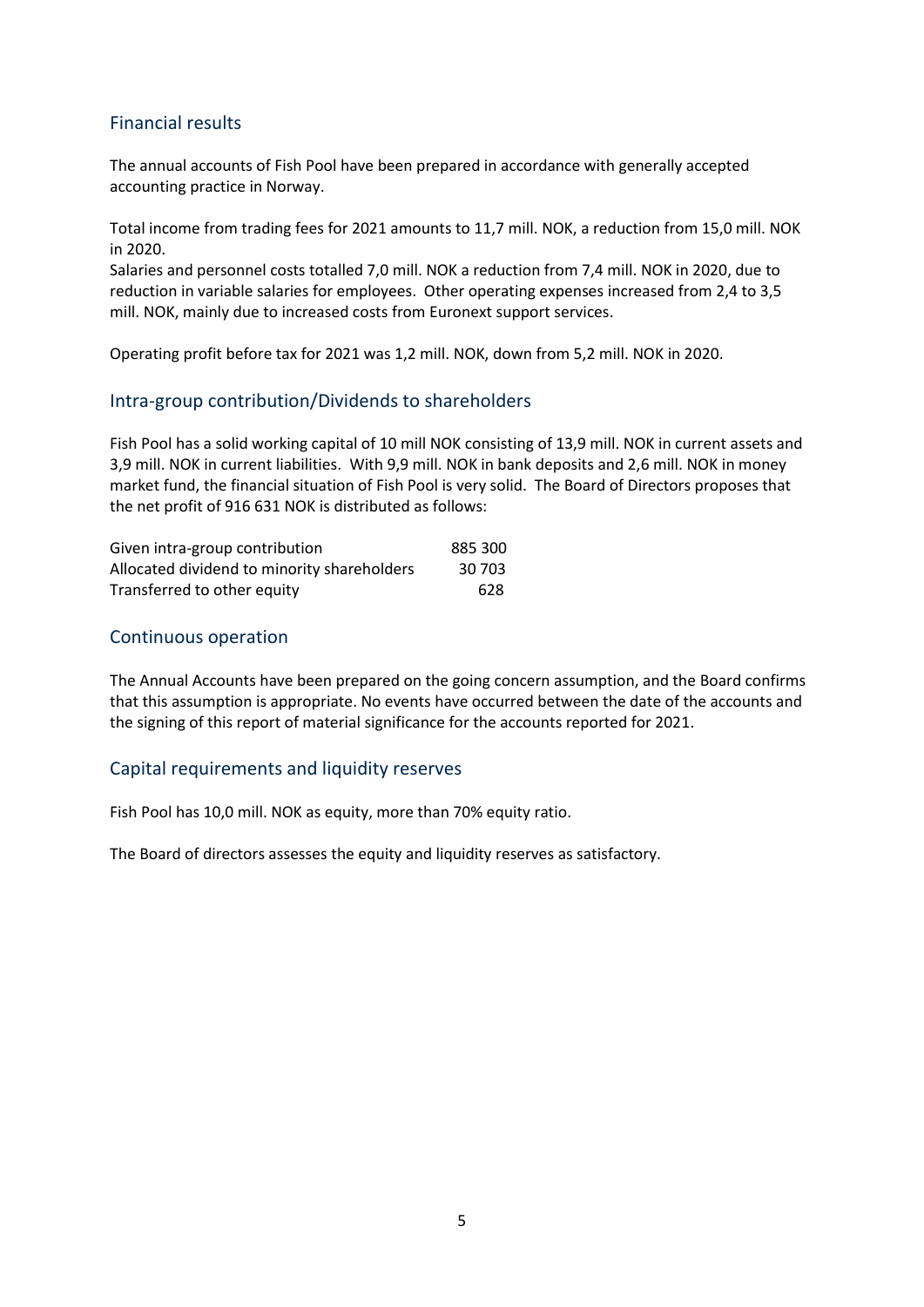## Prospects for 2022

Traded volume at Fish Pool has historically had a high volatility. Fish Pool has a strong market position in the salmon industry, and a good basis for growth with the integration to Euronext commodities and their infrastructure for derivatives trading.

## The composition of the Board of directors

The board consists of 3 men and 2 women. Two of the board members are independent of the largest shareholder, Oslo Børs and Euronext. 5 board meetings were held in 2021. An extraordinary general assembly was held on December 8<sup>th</sup> 2021 where Camilla Berg Myrstad, General councel, Nord Pool AS replaced Kari Thørud as board member.

## Effects of Covid-19

Fish Pool has had no incidents and operations have been running without problems. We have had continuous contact with Finanstilsynet and Nasdaq Clearing to secure and report stable operations. Since March 2020 most of the operations was successfully operated from home offices.

## Risk factors and uncertainty

Fish Pool had a positive result for 2021, albeit weaker than 2020. Both equity and liquidity are at a satisfactory level. Fish Pool as part of Euronext group, has a very strong owner with high long-term ambitions for the development of the financial seafood market.

Fish Pool has a very low direct exposure to liquidity, foreign currency, credit risk, market risk and interest rate risk. The indirect exposure is however large as these factors are important for the price development of salmon. Traded volume at Fish Pool is quite volatile and driven by salmon prices, currency developments and contracting structure in the value chain of salmon. These factors are largely outside of the control of Fish Pool.

Fish Pool has implemented and carry out risk management and internal control in accordance with the Regulations on Risk Management and Internal Control. No material risks that might threaten the operations of Fish Pool have been identified. The Board of Directors is not aware of any significant risk factors in relation to the operations of Fish Pool other than as mentioned above. There is however significant uncertainty associated with assessing future trade volumes, and thus income.

Euronext Group maintains an insurance program that includes its subsidiaries, including Fish Pool ASA. The program includes a policy for directors' & officers' liability. This policy covers losses related to an alleged wrongful Act committed by board of directors, executive management and other senior management. Under this policy, any of past, present or future directors or officers will be insured against liability for negligence, default or breach of duty or other liability, other than cases of wilful misconduct or gross negligence

## Personnel and organisation

Fish Pool has had a stable organisation during 2021 without any changes in personnel. 40% of the board and 20% of the employees were women also in 2021. Fish Pool has equal status for men and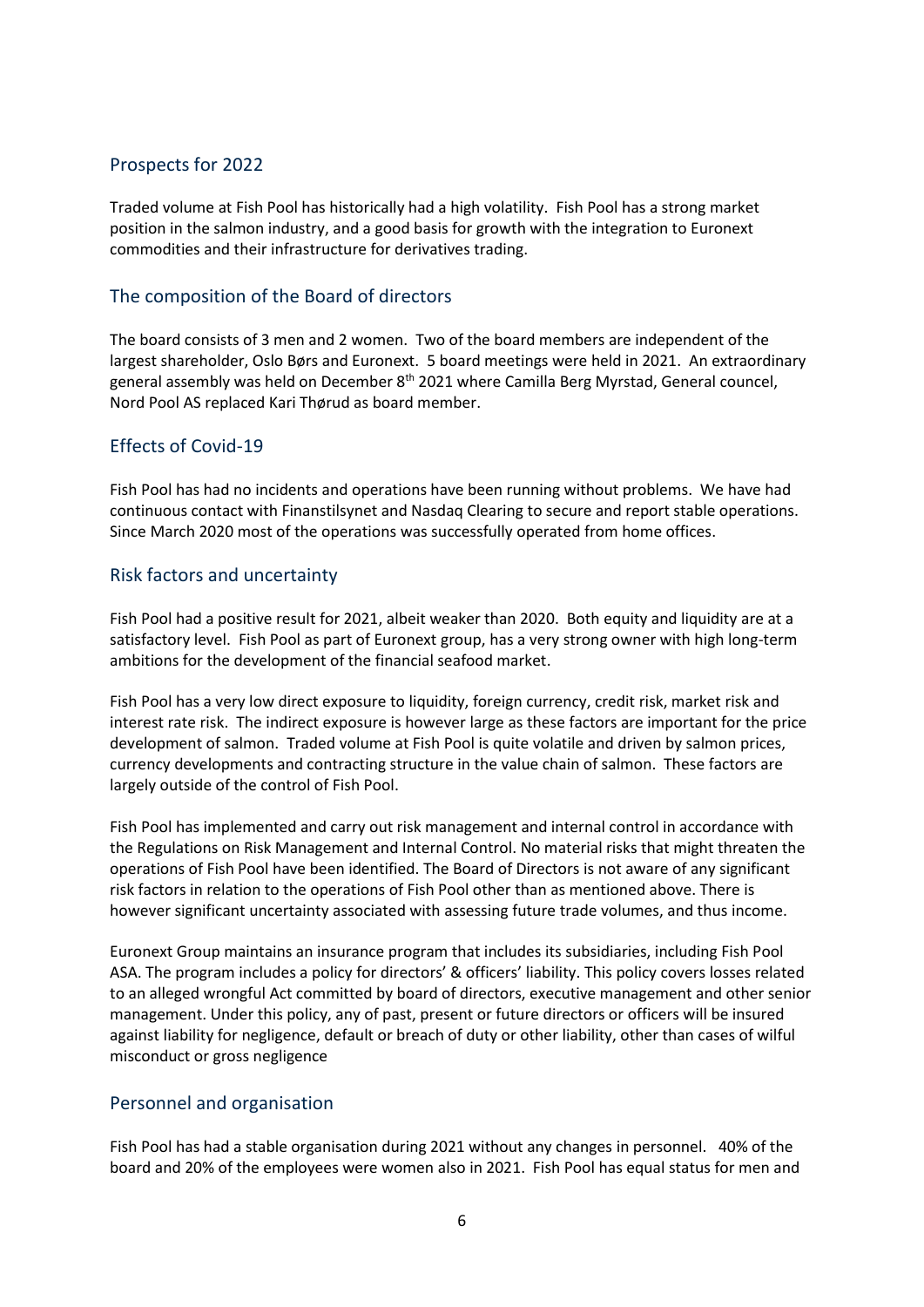#### Personnel and organisation

Fish Pool has had a stable organisation during 2021 without any changes in personnel. 40% of the board and 20% of the employees were women also in 2021. Fish Pool has equal status for men and women. In its recruitment processes, Fish Pool places emphasis on the expertise required for the position in question and language skills in Norwegian and English, regardless of a candidate's ethnic background, age and gender.

Absence due to sickness in 2021 was 2,6 % compared to 1,7 % in 2020. There were no incidents of personal injury or reportable accidents involving employees in 2021.

#### Environmental report

Operating a regulated financial market does not have any material adverse effect on the external environment. The business activities are not subject to any environmental licences or restrictions.

#### Research and development

Fish Pool does not carry out any research or development activity.

Oslo, March 11<sup>th</sup> 2022

**Øivind Amundsen** 

Chairman of the board

**Richard Arnesen Board member** 

Camilla Berg Myrstar

**Board member** 

Nicholas Kennedy Board member

**Ingrid Kassen** 

**Board** member

Søren Martens Managing director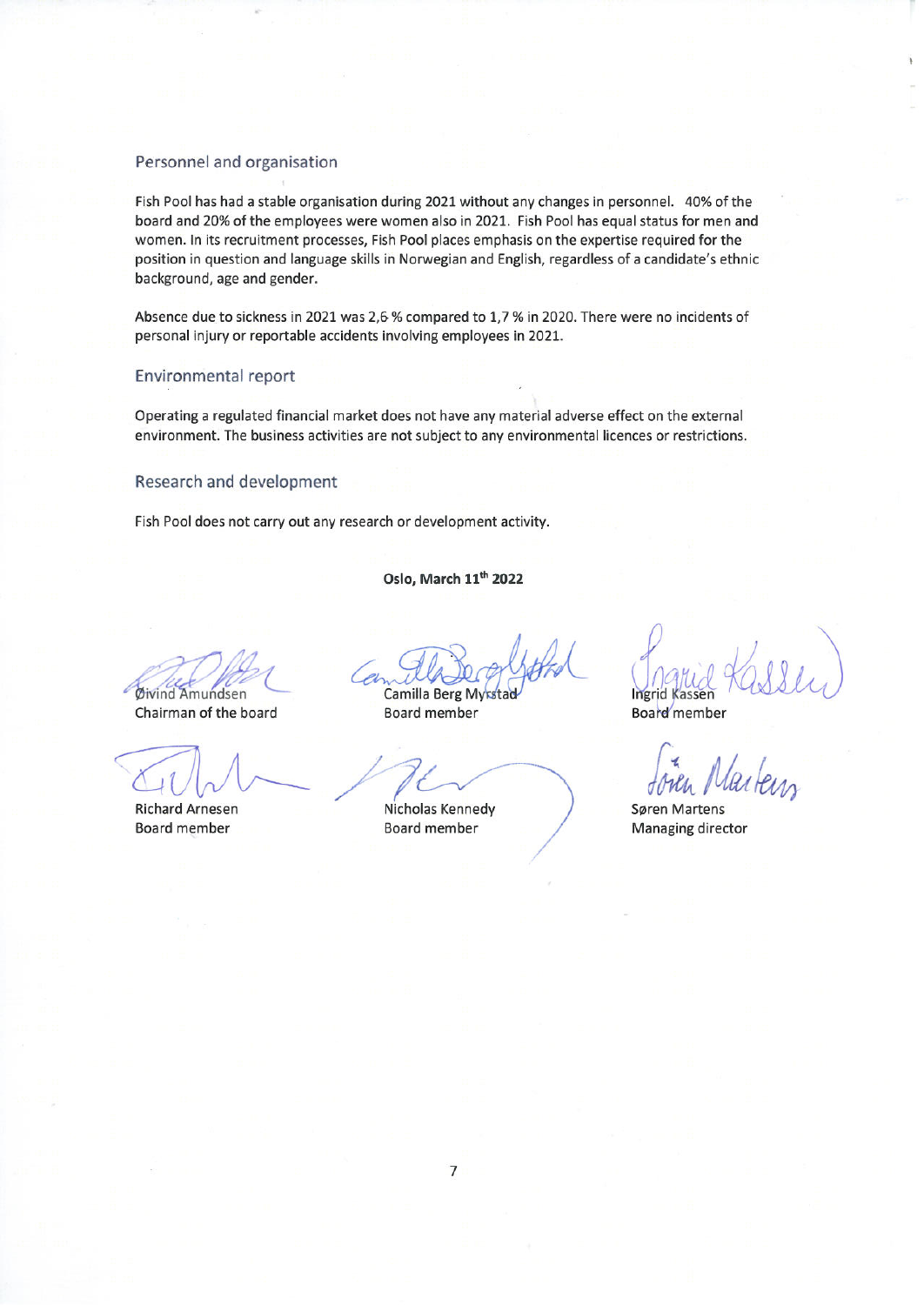## **Annual Report 2021 Fish Pool ASA**

**Income statement Balance sheet Cash flows Notes to the Accounts**

**Org.no.: 982 985 110**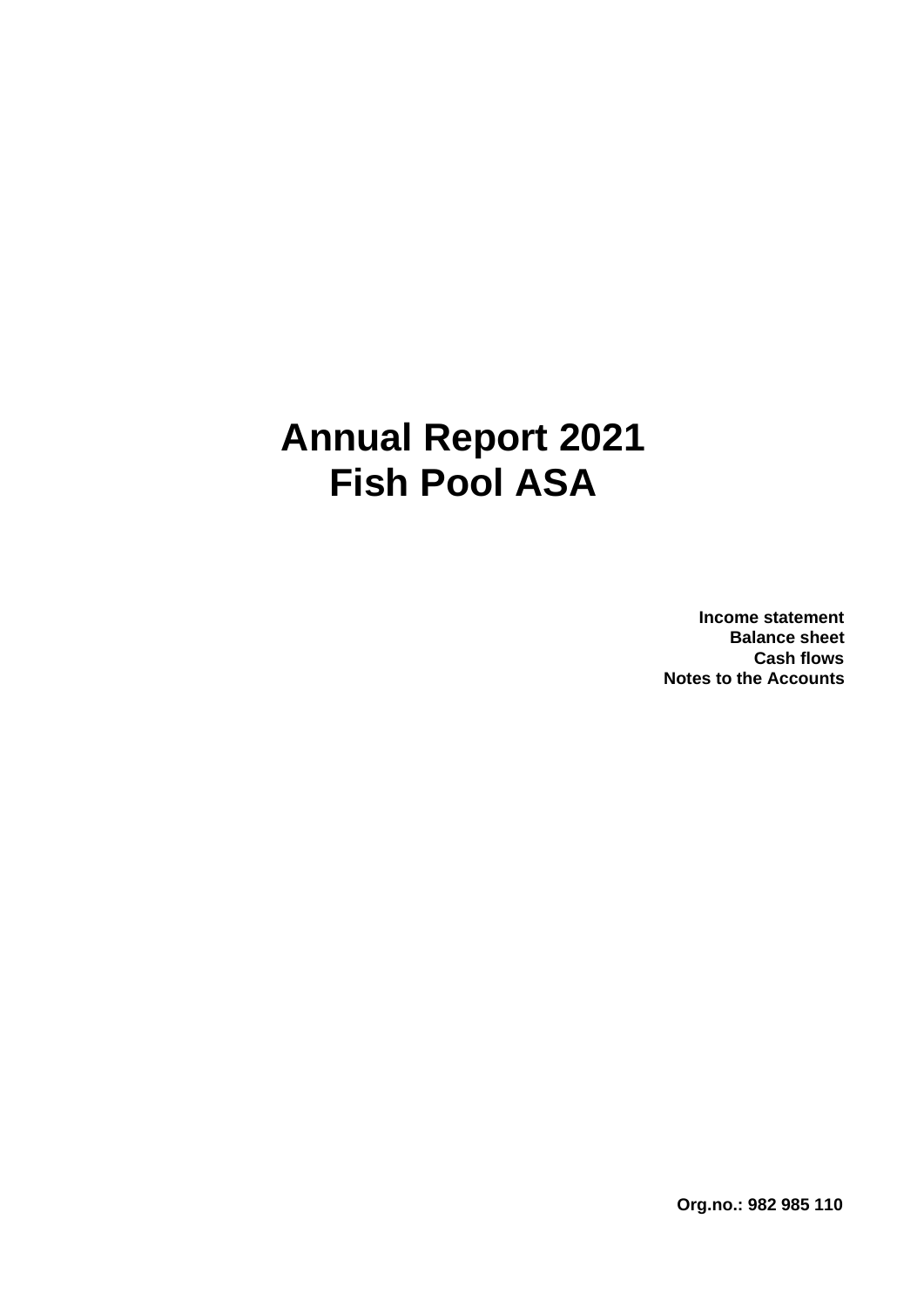## **Income statement**

## Fish Pool ASA

| <b>Operating income and expenses</b> | <b>Note</b>    | 2021       | 2020       |
|--------------------------------------|----------------|------------|------------|
| Revenue                              | $\mathbf{2}$   | 11 716 520 | 15 047 770 |
| <b>Total income</b>                  |                | 11 716 520 | 15 047 770 |
| Salaries and related costs           | 3              | 6 997 181  | 7 440 338  |
| Depreciation                         | 4              | 11 198     | 11 198     |
| Other expenses                       | $\overline{7}$ | 3 543 229  | 2 421 066  |
| <b>Total expenses</b>                |                | 10 551 608 | 9872602    |
| <b>Operating profit</b>              |                | 1 164 913  | 5 175 168  |
| <b>Financial income and expenses</b> |                |            |            |
| Other interest income                |                | 36 844     | 24 4 23    |
| Other financial income               |                | 29 260     | 47 391     |
| Other interest expenses              |                | 0          | 2 3 8 5    |
| <b>Net financial items</b>           |                | 66 104     | 69 4 29    |
| Operating profit before tax          |                | 1 231 017  | 5 244 597  |
| Tax expense                          | 14             | 314 386    | 1 312 767  |
| <b>Profit after tax</b>              |                | 916 631    | 3 931 830  |
| Net profit or loss                   |                | 916 631    | 3 931 830  |
| <b>Allocations</b>                   |                |            |            |
| Ordinary dividend                    |                | 30 703     | 131 741    |
| Intra-group contribution given       |                | 885 300    | 3798600    |
| Transferred to other equity          |                | 628        | 1 4 8 9    |
| <b>Total allocations</b>             | 15             | 916 631    | 3 931 830  |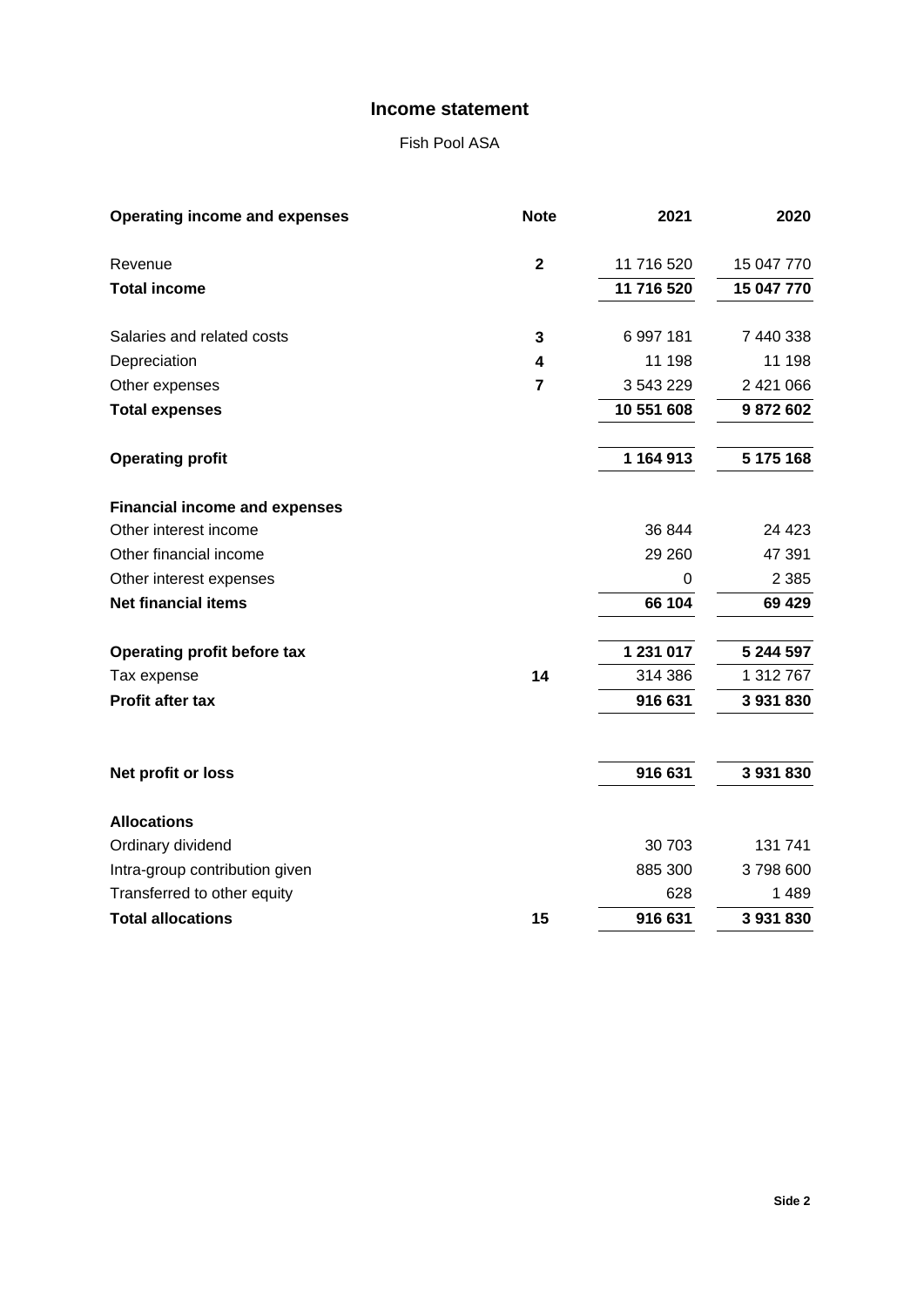## **Balance sheet**

| <b>Assets</b>                       | <b>Note</b> | 2021        | 2020       |
|-------------------------------------|-------------|-------------|------------|
| <b>Non-current assets</b>           |             |             |            |
| Intangible assets                   |             |             |            |
| Deferred tax assets                 | 14          | 28 7 84     | 28 154     |
| <b>Total intangible assets</b>      |             | 28784       | 28 154     |
| <b>Tangible fixed assets</b>        |             |             |            |
| Fittings, IT equipment etc.         | 4           | 2800        | 13 997     |
| Total property, plant and equipment | 4           | 2800        | 13 997     |
| <b>Total non-current assets</b>     |             | 31 583      | 42 151     |
| <b>Current assets</b>               |             |             |            |
| <b>Receivables</b>                  |             |             |            |
| Accounts receivables                | 8           | 1 198 100   | 1 107 720  |
| Other short-term receivables        | 10          | 58 625      | 61 461     |
| Receivables from group companies    |             | 109 480     | 0          |
| <b>Total receivables</b>            |             | 1 366 205   | 1 169 181  |
| <b>Investments</b>                  |             |             |            |
| Other financial instruments         | 5           | 2 560 511   | 2 547 518  |
| <b>Total investments</b>            |             | 2 560 511   | 2 547 518  |
| Cash and cash equivalents           | 11          | 9 9 34 4 61 | 14 699 790 |
| <b>Total current assets</b>         |             | 13 861 177  | 18 416 489 |
| <b>Total assets</b>                 |             | 13 892 760  | 18 458 640 |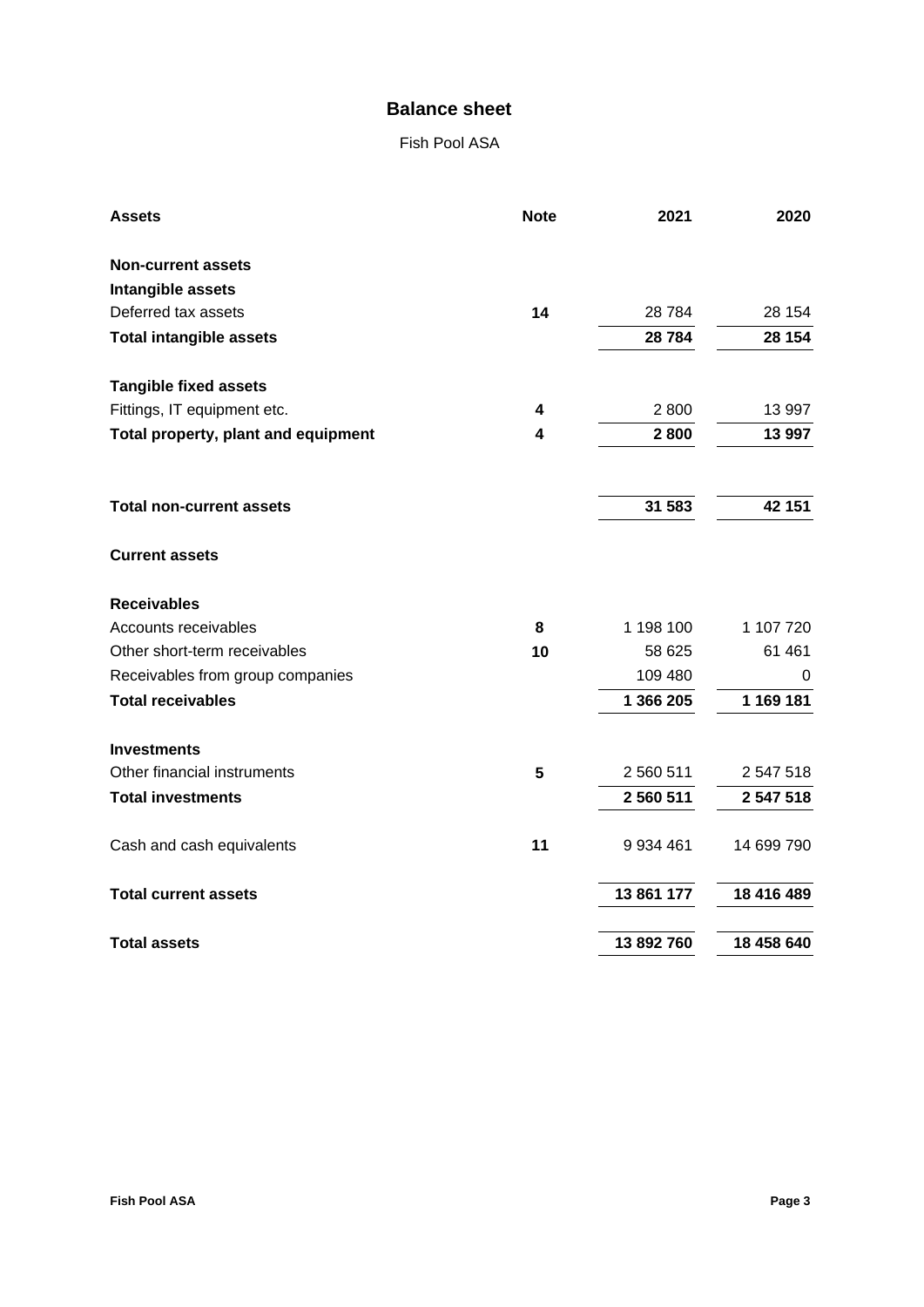#### **Balance sheet**

Fish Pool ASA

| <b>Equity and liabilities</b>       | <b>Note</b> | 2021          | 2020        |
|-------------------------------------|-------------|---------------|-------------|
| Paid-in equity                      |             |               |             |
| Share capital                       | 13          | 2 2 1 3 3 0 0 | 2 2 1 3 0 0 |
| Other paid-in equity                |             | 2 500 000     | 2 500 000   |
| Total paid-in equity                | 15          | 4711300       | 4711300     |
| <b>Retained earnings</b>            |             |               |             |
| Other equity                        | 15          | 5 304 025     | 5 289 242   |
| <b>Total retained earnings</b>      |             | 5 304 025     | 5 289 241   |
| <b>Total equity</b>                 | 15          | 10 015 325    | 10 000 541  |
| <b>Liabilities</b>                  |             |               |             |
| <b>Current liabilities</b>          |             |               |             |
| Trade payables                      | 9           | 2745          | 59 921      |
| Tax payable                         | 14          | 65 316        | 235 362     |
| Public duties payable               | 11          | 850 518       | 819 554     |
| <b>Dividends</b>                    |             | 30 703        | 131 741     |
| Intra-group contribution            | 9           | 1 135 000     | 4 870 000   |
| Other current liabilities           | 12          | 1793153       | 2 341 520   |
| <b>Total current liabilities</b>    |             | 3 877 436     | 8 458 098   |
| <b>Total liabilities</b>            |             | 3 877 436     | 8 458 098   |
| <b>Total equity and liabilities</b> |             | 13 892 760    | 18 458 640  |

Øivind Amundsen

Chairman of the board

Nicholas Marc Kennedy Member of the board

**Fish Pool ASA** 

The board of Fish Pool ASA **Ingrid Kassen** 

Oslo, 11.03.2022

Member of the board

Camilla Berg Myrstad Member of the board

**Richard Arnesen** Member of the board

onen

Søren Martens **General Manager** 

Page 4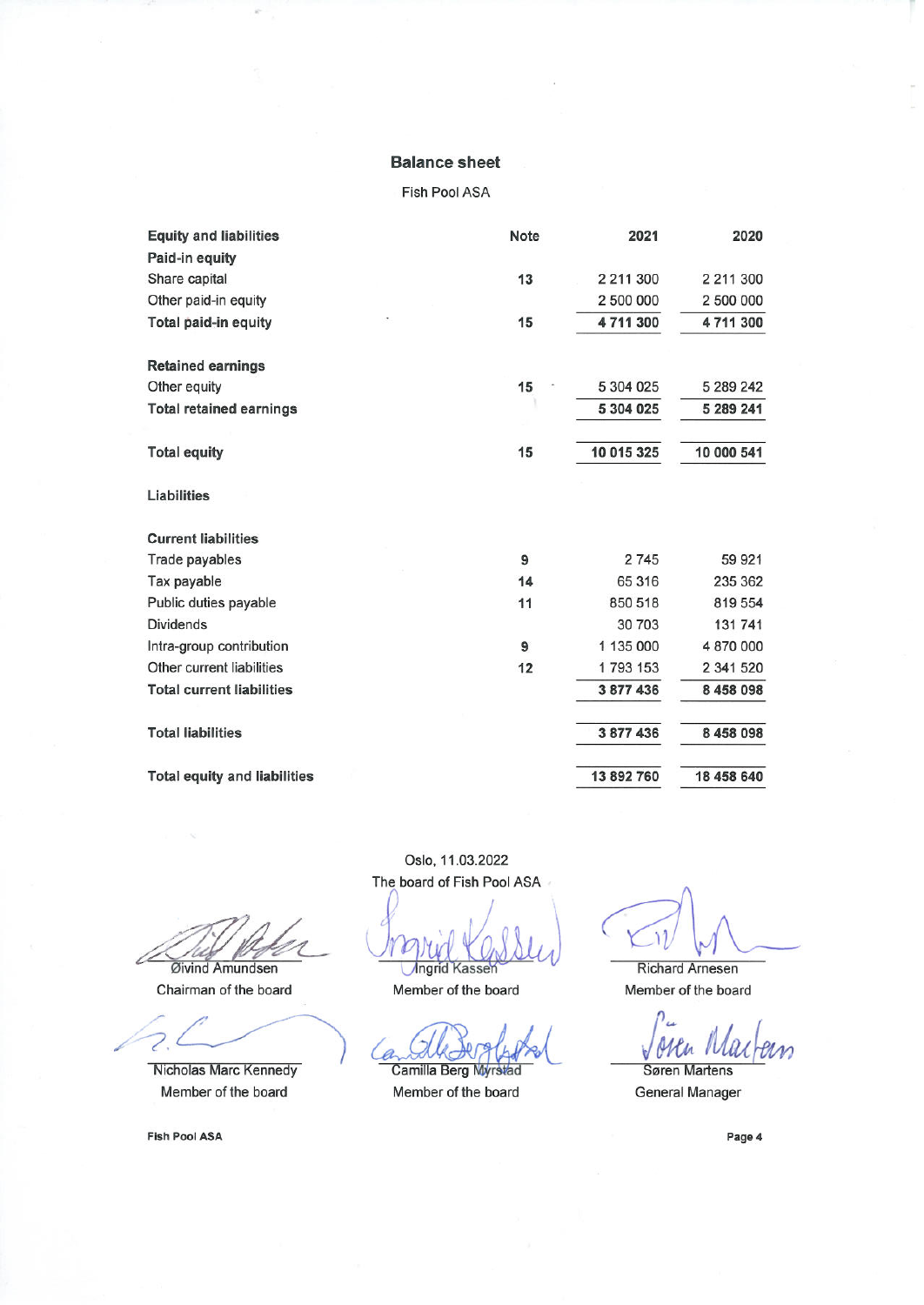## **Indirect cash flow**

| Fish Pool ASA |  |
|---------------|--|
|---------------|--|

|                                                      | <b>Note</b> | 2021        | 2020          |
|------------------------------------------------------|-------------|-------------|---------------|
| Cash flows from operating activities                 |             |             |               |
| Profit/loss before tax                               |             | 1 231 017   | 5 244 597     |
| <b>Taxation paid</b>                                 |             | -235 362    | -295 368      |
| Ordinary depreciation                                |             | 11 198      | 11 198        |
| Change in accounts receivable                        |             | $-90380$    | 138 980       |
| Change in accounts payable                           |             | $-57176$    | $-112534$     |
| Change in other accrual items                        |             | -637 039    | 1 478 825     |
| Net cash flows from operating activities             |             | 222 258     | 6465698       |
|                                                      |             |             |               |
| <b>Cash flows from financing activities</b>          |             |             |               |
| Other non current liability                          |             | 14 154      | 4 4 8 2       |
| Payment of dividend                                  |             | $-131741$   | $\Omega$      |
| Payment of Group contributions                       |             | -4 870 000  | 0             |
| Net cash flows from financing activities             |             | -4 987 587  | 4 4 8 2       |
|                                                      |             |             |               |
| Net change in cash and cash equivalents              |             | -4 765 329  | 6470180       |
| Cash and cash equivalents at the start of the period |             | 14 699 790  | 8 2 2 9 6 1 0 |
| Cash and cash equivalents at the end of the period   |             | 9 9 34 4 61 | 14 699 790    |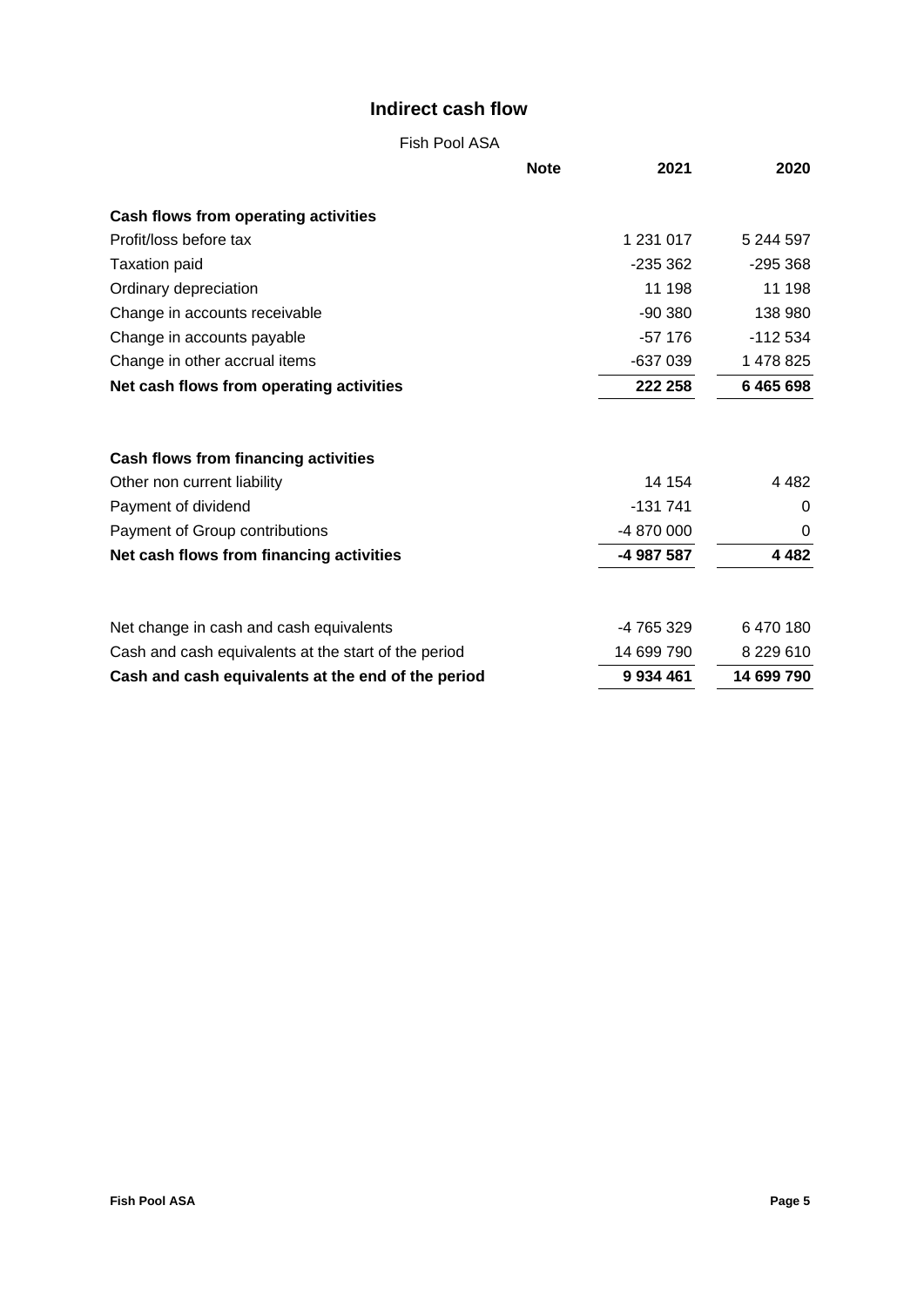## Note 1 Accounting principles

#### **About Fish Pool ASA**

Fish Pool ASA provides an international, regulated marketplace for buying and selling of financial salmon contracts. The annual accounts for Fish Pool ASA is consolidated on group level. Fish Pool is located in Fantoftvegen 38, Bergen.

Oslo Børs ASA owns 97% of the shares in Fish Pool ASA. Oslo Børs ASA is a wholly-owned subsidiary of Euronext Nordics Holding AS, which is a subsidiary of Euronext NV. Fish Pool ASA is a part of the consolidated accounts of Euronext NV. The consolidated accounts of Euronext NV is available on www.euronext.com

The functional currency for Fish Pool ASA is Norwegian kroner (NOK).

#### **Accounting principles**

The accounts have been prepared in accordance with Norwegian legislation and generally accepted accounting principles in Norway. The accounting principles set out below have been applied in a uniform and consistent manner in the accounts presented.

#### **Equity and liquidity**

According to vphl 11-16 and 11-17 on assessment of sound equity and liquidity the company holds an adequate and sound equity and liquidity by the end of 2021.

#### **Revenues**

Revenue in Fish Pool ASA is solely trading fee based on traded volumes in Fish Fool. Trading fees are invoiced in arrears and are recognised as income in the month to which they apply.

All trades in 2021 have been cleared and for which both parties have secured settlement from Nasdaq Clearing. The revenue in Fish Pool comes from cleared trades.

#### **Use of estimates**

In the preparation of the annual accounts estimates and assumptions have been made that have affected the profit and loss account and the valuation of assets and liabilities, and uncertain assets and liabilities on the balance sheet date in accordance with generally accepted accounting practice. Areas which to a large extent contain such subjective evaluations, a high degree of complexity, or areas where the assumptions and estimates are material for the annual accounts, are described in the notes.

#### **Foreign currency**

Foreign currency transactions are translated at the exchange rate on the date of the transaction. Monetary foreign currency items are translated to NOK at the exchange rate on the balance sheet date. Non-monetary items that are measured at historical cost in a foreign currency are translated to NOK using the exchange rate on the transaction date. Non-monetary items that are measured at fair value in a foreign currency are translated to NOK using the exchange rate on the measurement date. Exchange rate fluctuations are posted to the profit and loss account as they arise under other financial items.

#### **Tax**

The tax charge in the profit and loss account consists of tax payable for the period and the change in deferred tax. The company operates within financial services and has a tax rate for ordinary income of 25 %.<br>Deferred tax is calculated at the tax rate at 25 % on the basis of tax-reducing and tax-increasing temporary differences that exist between accounting and tax values, and the tax loss carried forward at the end of the accounting year. Tax-increasing and tax-reducing temporary differences that reverse ormay reverse in the same period are set off and entered net. The net deferred tax receivable is entered on the balance sheet to the extent that it is likely that it can be utilised.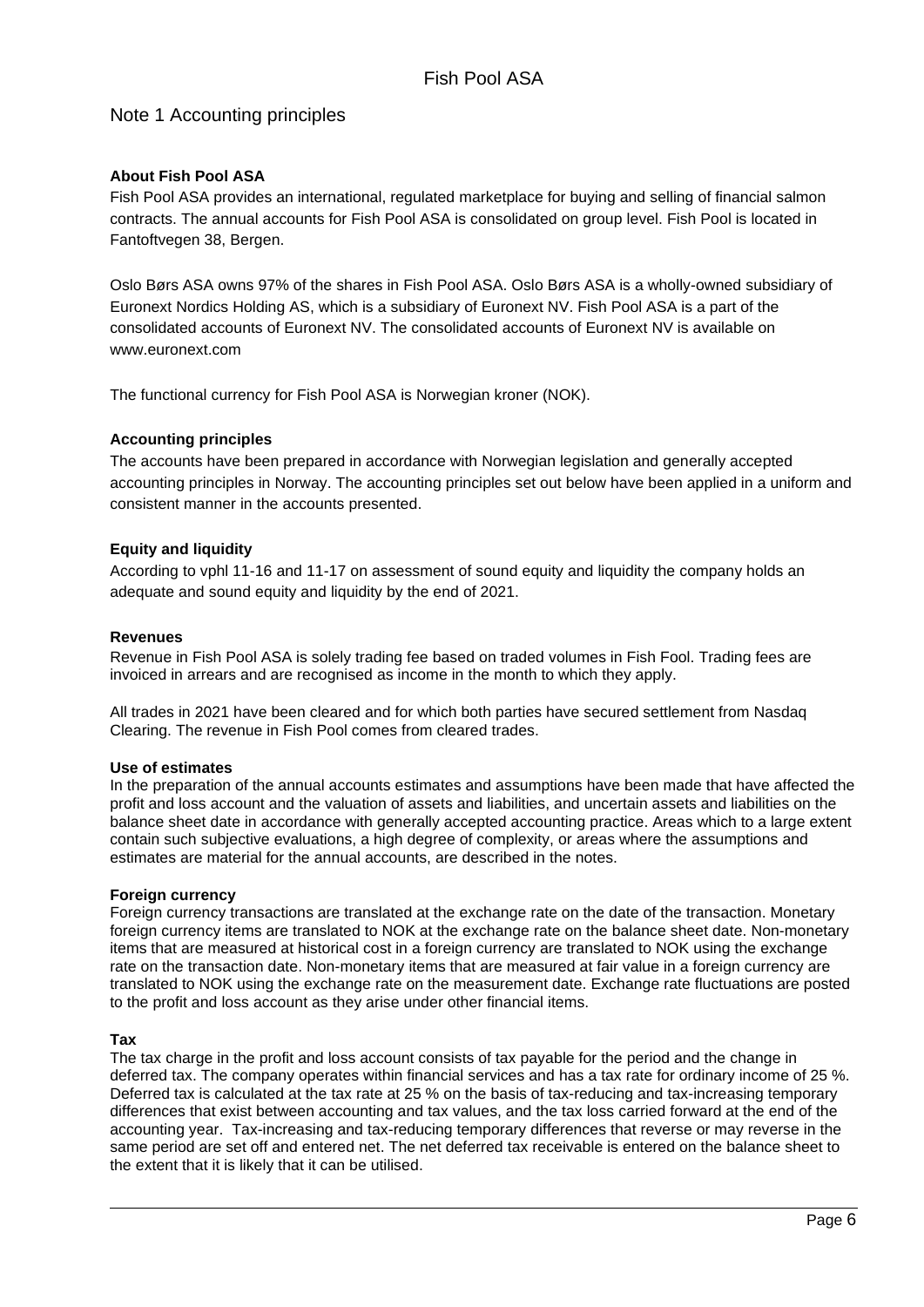#### **Classification and valuation of fixed assets**

Fixed assets consist of assets intended for long-term ownership and use. Fixed assets are valued at acquisition cost less depreciation and write-downs. Long-term liabilities are entered on the balance sheet at the nominal amount at the time of the transaction.

Plant and equipment is capitalised and appreciated over the economic lifetime of the asset. Significant items of plant and equipment that consist of several material components with different lifetimes are broken down in order to establish different depreciation periods for the different components. Direct maintenance of plant and equipment is expensed on an ongoing basis under operating costs, while additions or improvements are added to the asset's cost price and depreciated in line with the asset. Plant and equipment is written down to the recoverable amount in the event of a fall in value that is not expected to be temporary. The recoverable amount is the higher of the net sales value and the value in use. Value in use is the present value of future cash flows related to the asset. The write-down is reversed when the basis for the write-down is no longer present.

#### **Classification and valuation of current assets**

Current assets and short-term liabilities consist normally of items that fall due for payment within one year of the balance sheet date, as well as items related to the stock cycle. Current assets are valued at the lower of acquisition cost and fair value. Short-term liabilities are entered on the balance sheet at the nominal amount at the time of the transaction.

#### **Research and development**

Expenses on research and development are capitalised to the extent one cannot identify a future economic benefit related to the development of an identifiable intangible asset and where the acquisition cost can be measured reliably. In the opposite case such costs are expensed as incurred. Capitalised research and development is depreciated on a straight line basis over its economic lifetime.

#### **Receivables**

Receivables from customers and other receivables are entered at par value after deducting a provision for expected losses. The provision for losses is made on the basis of an individual assessment of the respective receivables. In addition an unspecified provision is made to cover expected losses on claims in respect of customer receivables.

#### **Pension liabilities - Defined-contribution scheme**

The cost of a defined-contribution pension scheme corresponds to the premium paid to the insurance company for the period.

#### **Short-term investments**

Short-term investments (shares valued as current assets) are valued at the lower of acquisition cost and fair value on the balance sheet date. Dividends and other distributions received from the companies are posted to income under other financial income.

#### **Conditional outcomes**

Costs related to conditional outcomes are posted to the accounts when the outcome can be estimated and the cost is regarded as likely.

#### **Cash flow statement**

The cash flow statement has been prepared using the indirect method. Cash and cash equivalents consist of cash, bank deposits and other short-term, liquid investments.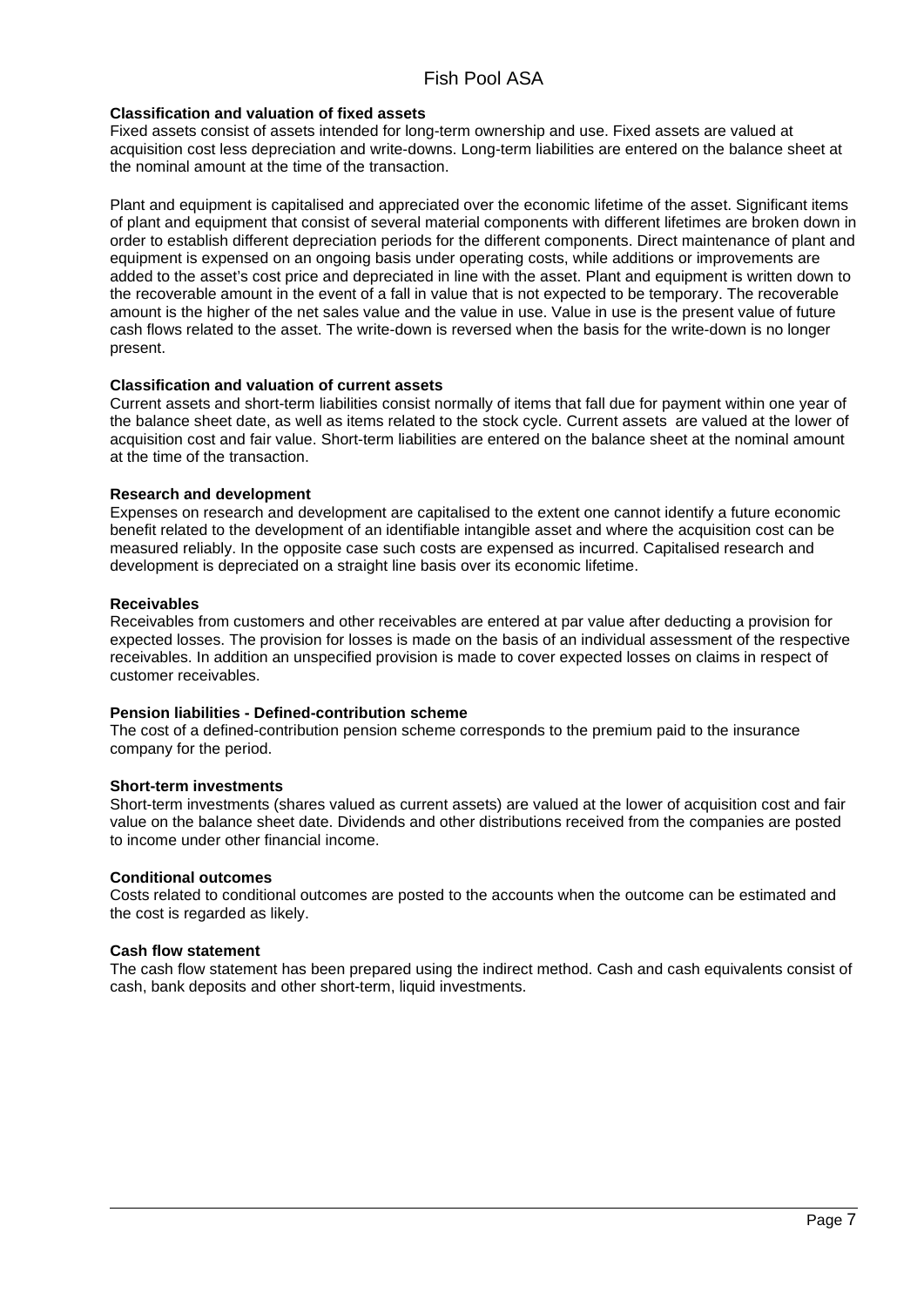## Note 2 Revenue

All sales revenue is fee for executed trades in the financial marketplace Fish Pool.

|             | 2021       | 2020       |
|-------------|------------|------------|
| Trading fee | 11 716 520 | 15 047 770 |

Geographical classification is 100% in Norway as all cleared trading are invoiced to the Nasdaq Clearing Oslo, NUF (branch) and classified as Norwegian, regardless ofwhich country the trading members reside in.

Note 3 Salary costs and benefits, remuneration to the chief executive, board and auditor

| <b>Salary costs</b>                    | 2021          | 2020      |
|----------------------------------------|---------------|-----------|
| Salaries and other short term benefits | 5 5 6 4 8 6 7 | 6 037 496 |
| Social security contributions          | 1 161 450     | 1 192 635 |
| Pension costs                          | 256 711       | 205 723   |
| Shared based payment cost              | 14 153        | 4 4 8 2   |
| <b>Total</b>                           | 6997181       | 7440336   |

In 2021 the company employed 5 man-years.

#### **Pension liabilities**

The company is liable to maintain an occupational pension scheme under the Mandatory Occupational Pensions Act. The company's pension schemes satisfy the requirements of this Act.

| <b>Remuneration to leading personnel</b> | <b>Managing director</b> |
|------------------------------------------|--------------------------|
| Salaries                                 | 1 493 242                |
| Variable salary                          | 764 008                  |
| Pension costs                            | 90 799                   |
| Other remuneration                       | 12 2 8 3                 |
| <b>Sum</b>                               | 2 360 332                |

The statement includes salaries and variable salaries paid in 2021. Other remuneration applies to reported allowances such as telephone and employee insurance, while pensions correspond to contributions.

Directors and certain employees of the Euronext Group benefited from Restricted Stock Units ("RSUs") granted by Euronext N.V. under the LTI Plans on their applicable grant dates. RSUs granted under LTI Plans cliff-vest after 3 years, subject to continued employment and a 'positive EBITDA' performance condition. Søren Martens and other employees were as well as in 2020 and 2021 granted 10 RSUs each under the Euronext Long-Term Incentive Plan. In 2021, a total of NOK 14k , is recognized as expense related to the LTI Plans (NOK 4k in 2020). A total of NOK 18k is posted directly to equity.

The company has two-variable salary scheme for its employees; trading bonus based on traded volume and profit bonus based on pre-tax profit achieved. There are no option agreements for employees at year-end. There are no severance pay schemes for senior executives. No loans or guarantees have been provided management or board members.

A statement has been prepared on the determination of salaries and other remuneration to senior executives, cf. Section 6-16 a of the Public Limited Companies Act. Senior executives shall be offered competitive conditions so that the company ensure continuity of management and the opportunity to recruit qualified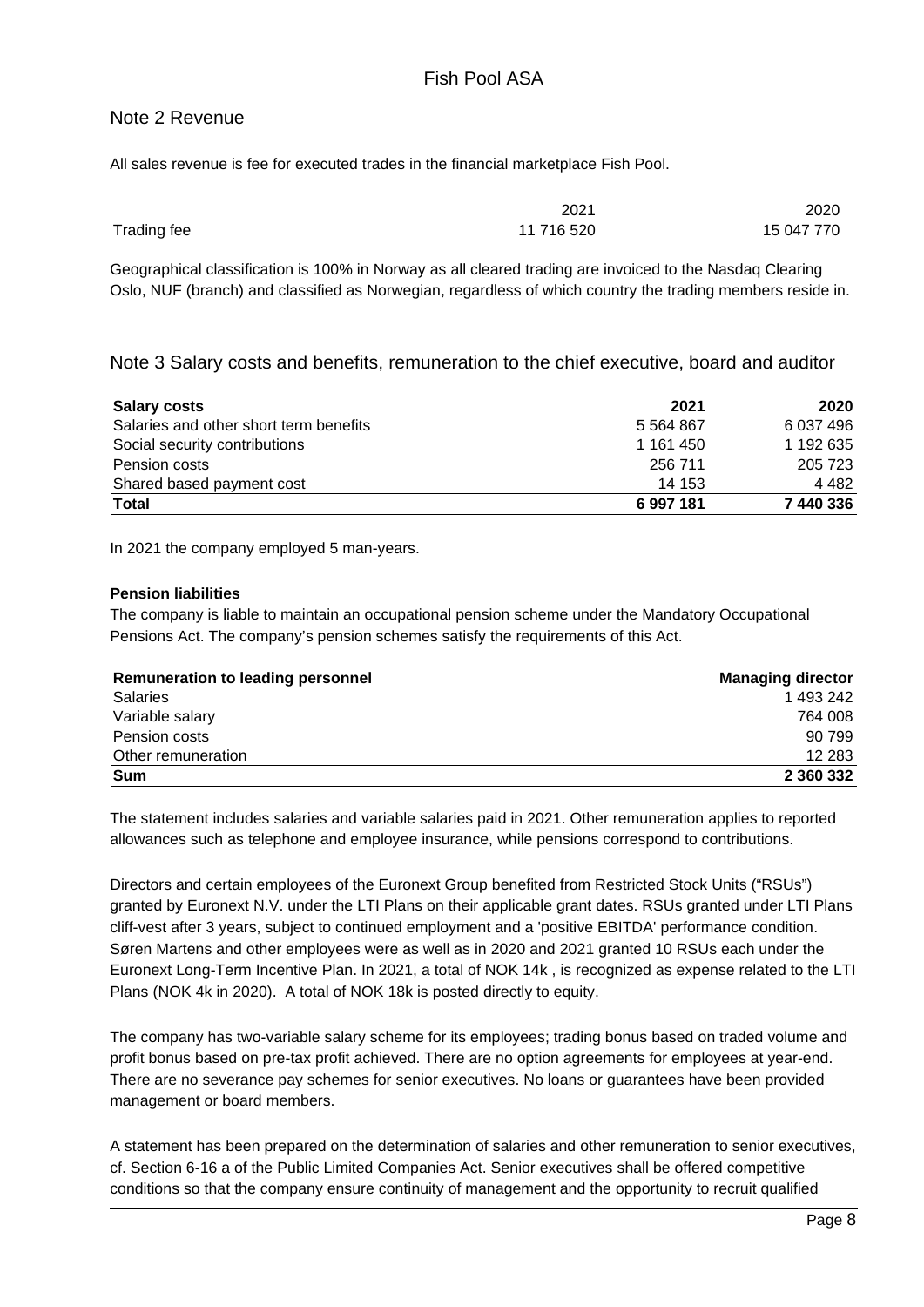## Fish Pool ASA

personnel to senior positions. With competitive terms are meant conditions at the same level that comparable companies offer.

| Directors' fees        | 2021   | 2020   |
|------------------------|--------|--------|
| Ingrid Kassen          | 75 000 | 75 000 |
| <b>Richard Arnesen</b> | 75 000 | 75 000 |

Remuneration are paid yearly in arrears.

Chairman of the board Øivind Amundsen, Nicolas M. Kennedy and Camilla B. Myrstad are employed in companies in the Euronext group and does not receive board remuneration.

#### **Auditor**

Audit fees in 2021 amount to 118 966.

VAT is included in the audit fee.

## Note 4 Non-current assets

|                                               | Fittings, IT-<br>equipment and<br>software | <b>System</b><br>development | <b>Total</b> |
|-----------------------------------------------|--------------------------------------------|------------------------------|--------------|
| Purchase cost as of 01.01.21                  | 3 125 990                                  | 1700072                      | 4 826 062    |
| = Acquisition cost 31.12.21                   | 3 125 990                                  | 1700072                      | 4 826 062    |
| Depreciation and down-wr. as of 01.01.21      | 3 111 9 9 3                                | 1700 072                     | 4 812 065    |
| + This year's ordinary depreciations          | 11 198                                     |                              | 11 198       |
| = Depreciation and down-wr. as of<br>31.12.21 | 3 123 191                                  | 1700072                      | 4 812 065    |
| Book value 01.01.21                           | 13 997                                     | 0                            | 13 997       |
| - This year's depreciation                    | 11 198                                     |                              | 11 198       |
| $=$ Book value 31.12.21                       | 2 7 9 9                                    | 0                            | 2799         |
| Economic life                                 | 3-10 years                                 | 5 years                      |              |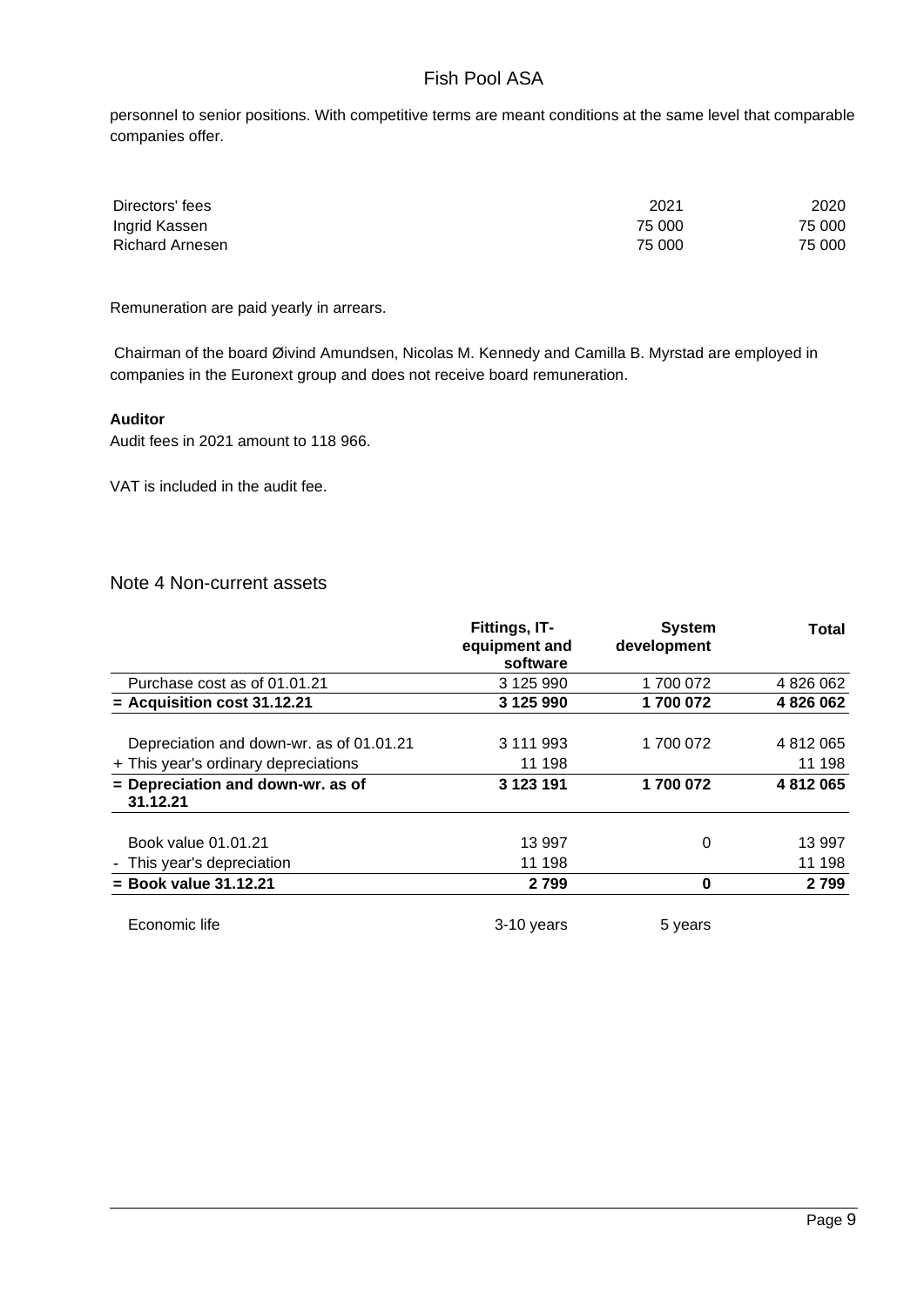## Fish Pool ASA

## Note 5 Financial instruments

| Money market fund         | <b>Fair value</b><br>01.01.2021 | Change in fair value | Fair value<br>31.12.2021 | <b>Acquisition cost</b> |
|---------------------------|---------------------------------|----------------------|--------------------------|-------------------------|
| <b>Holberg Likviditet</b> | 2 547 518                       | 12 993               | 2 560 511                | 2 2 6 0 6 1 8           |

## Note 6 Operational lease

The company has entered into operating leases in office premises. The leasing has 6 months termination period and will expire in 2023.

|                                   | 2021    |  |
|-----------------------------------|---------|--|
| $\mathsf{R}_{\mathsf{Q}}$<br>רחים | 216 540 |  |

## Note 7 Other operating expenses

|                         | 2021      | 2020        |
|-------------------------|-----------|-------------|
| System & Communications | 723 435   | 512 427     |
| Professional services   | 540 235   | 267 509     |
| Group internal expenses | 1 049 000 | 654 868     |
| Accommodation           | 284 164   | 248 434     |
| Other expenses          | 946 396   | 737 828     |
| <b>Sum</b>              | 3 543 230 | 2 4 21 0 66 |

## Note 8 Accounts receivables

Accounts receivable amount to NOK 1 198 100 per 31.12 2021.

There were no provisions for losses on claims in 2021.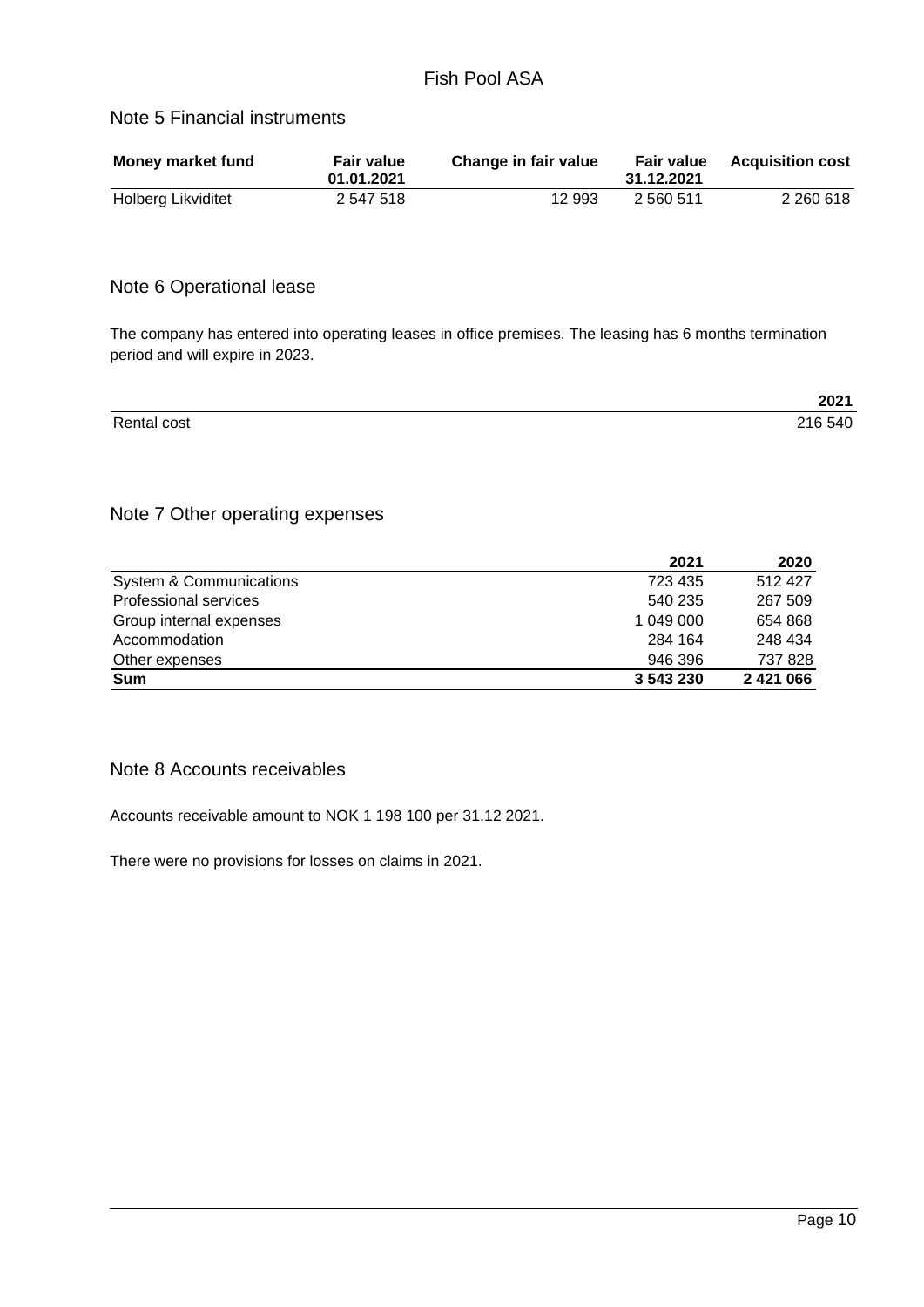## Note 9 Related parties

Transactions with related parties:

| Related party            | Agreement                 | 2021      | 2020    |
|--------------------------|---------------------------|-----------|---------|
| Oslo Børs ASA            | Intercompany transactions | 43 200    | 167 080 |
| Oslo Market Solutions AS | Intercompany transactions | 195 018   | 487 788 |
| Euronext Paris S.A       | Intercompany transactions | 810 782   | 0       |
| Sum                      |                           | 1 049 000 | 654 868 |

Oslo Børs ASA owns 97 % of Fish Pool ASA.

All transactions done with related parties has been a part of the ordinary business and agreements are priced according to the standard price list.

|                             | 2021      | 2020      |
|-----------------------------|-----------|-----------|
| Intra-group contribution    |           |           |
| Euronext Nordics Holding AS | 1 135 000 | 4 870 000 |
| Sum                         | 1 135 000 | 4 870 000 |

| Accounts receivable             |         |        |
|---------------------------------|---------|--------|
| Oslo Børs ASA                   | 109 000 | 0      |
| <b>Sum</b>                      | 109 000 |        |
| Accounts payable                |         |        |
| Oslo Børs ASA                   | O       | 0      |
| Euronext Paris S.A              |         |        |
| <b>Oslo Market Solutions AS</b> |         | 11 550 |
| Sum                             |         | 11 550 |

## Note 10 Other short-term receivables

Other receivables consist of prepaid costs of NOK 58 625

## Note 11 Cash and cash equivalents

Cash and cash equivalents comprises a restricted bank account for payroll withholding tax of NOK 1 248 315.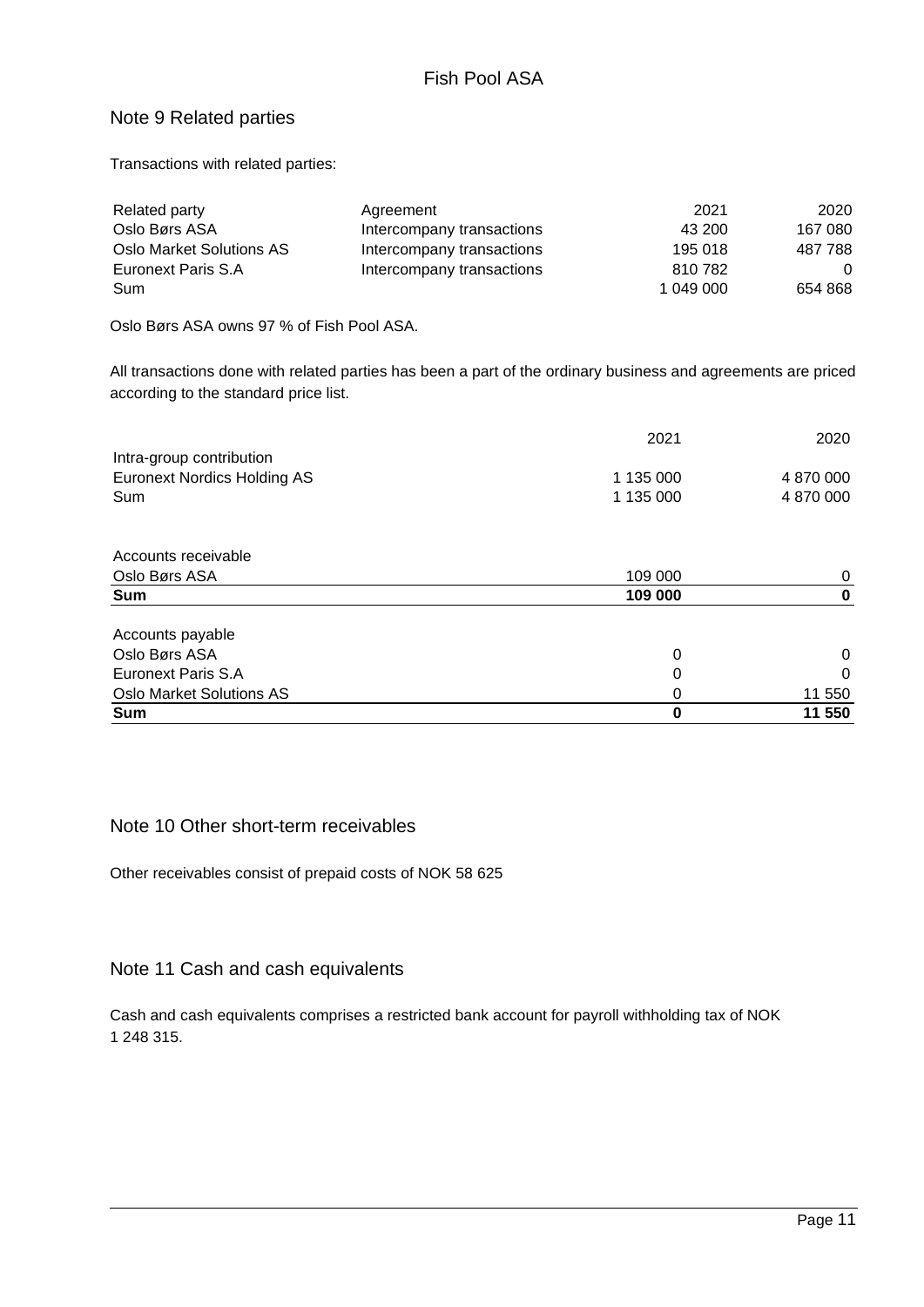## Note 12 Other current liabilities

Other current liabilities consist of accrued wages of NOK 570 711 and accrued expenses of NOK 1 222 442.

## Note 13 Shareholders

#### **The share capital in Fish Pool ASA as of31.12 consists of:**

|                 | <b>Total</b> | Face value | <b>Entered</b> |
|-----------------|--------------|------------|----------------|
| Ordinary shares | 170 100      | 13,0       | 300<br>2 2 1 1 |
| <b>Total</b>    | 170 100      |            | 2 2 1 3 0 0    |

#### **Ownership structure**

Shareholders in % at year end:

|                         | Ordinary | <b>Owner interest</b> | <b>Share of votes</b> |
|-------------------------|----------|-----------------------|-----------------------|
| Oslo Børs ASA           | 164 930  | 97.0                  | 97,0                  |
| Søren Martens           | 4 6 20   | 2,7                   | 2,7                   |
| Bergen Råvarebørs AS    | 500      | 0,3                   | 0,3                   |
| <b>Francois Perrone</b> | 50       |                       |                       |
| Total number of shares  | 170 100  | 100.0                 | 100,0                 |

#### **Shares and options owned by the Directors of the Board and the General Manager:**

| <b>Name</b>            | <b>Position</b> | Ordinarv |
|------------------------|-----------------|----------|
| Søren Martens          | General Manager | 5 1 2 0  |
| Total number of shares |                 | 5 1 2 0  |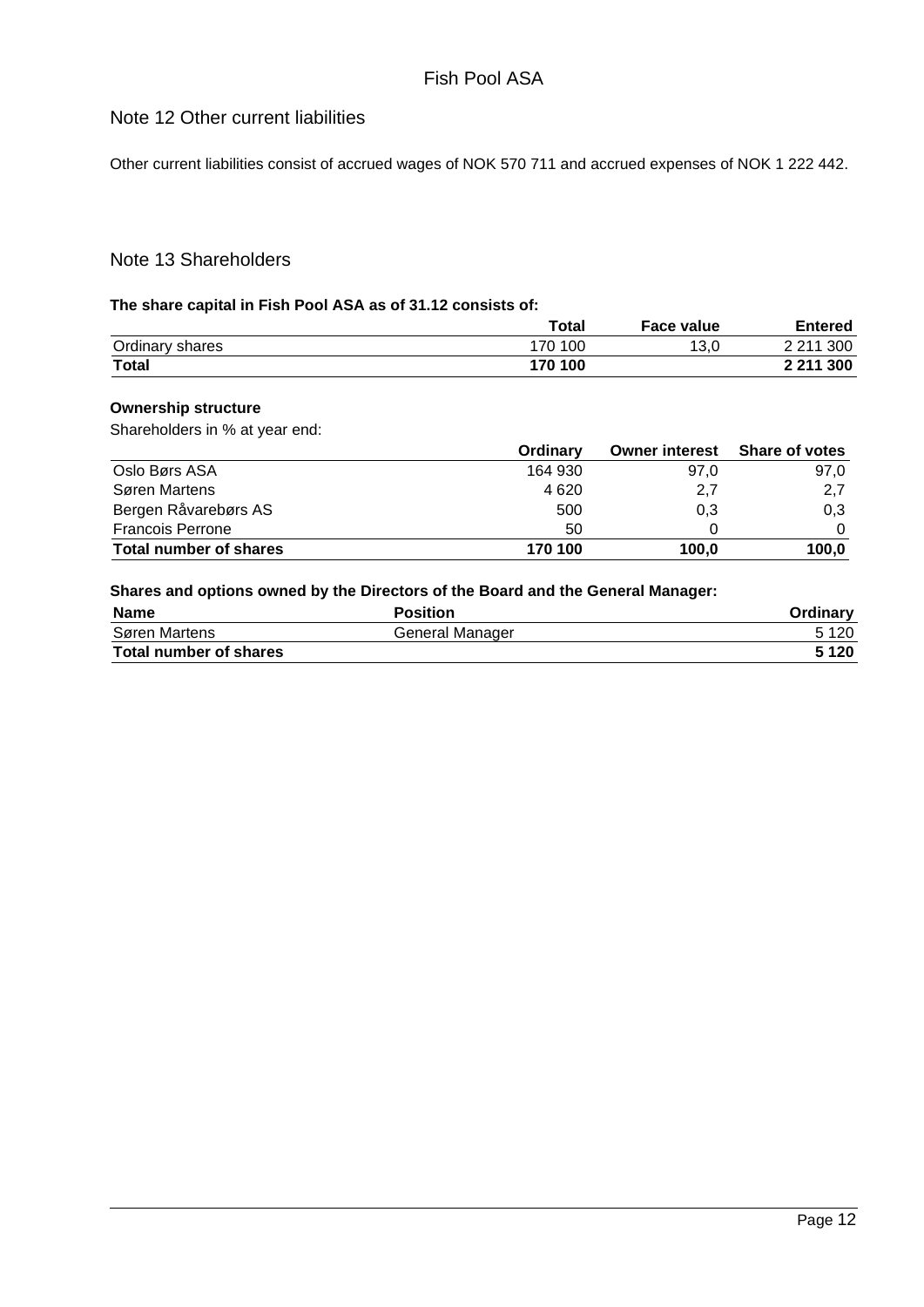## Note 14 Tax

| This year's tax expense                    | 2021      | 2020       |
|--------------------------------------------|-----------|------------|
| Entered tax on ordinary profit/loss:       |           |            |
| Payable tax                                | 315 016   | 1 306 763  |
| Changes in deferred tax assets             | $-630$    | 6 0 0 4    |
| Tax expense on ordinary profit/loss        | 314 386   | 1 312 767  |
| Taxable income:                            |           |            |
| Ordinary result before tax                 | 1 231 017 | 5 244 597  |
| Permanent differences                      | 26 527    | 6471       |
| Changes in temporary differences           | 2517      | $-24015$   |
| Provided intra-group contribution          | -998 800  | -4 285 600 |
| Taxable income                             | 261 261   | 941 453    |
|                                            |           |            |
| Payable tax in the balance:                |           |            |
| Payable tax on this year's result          | 315 016   | 1 306 762  |
| Payable tax on provided Group contribution | $-249700$ | $-1071400$ |
| Total payable tax in the balance           | 65 316    | 235 362    |
| Calculation of effective tax rate          |           |            |
| Profit before tax                          | 1 231 017 | 5 244 597  |
| Calculated tax on profit before tax        | 307 754   | 1 311 149  |
| Tax effect of permanent differences        | 6632      | 1618       |
| Total                                      | 314 386   | 1 312 767  |
| Effective tax rate                         | 25,5 %    | 25,0%      |

The tax effect of temporary differences that has formed the basis for deferred tax and deferred tax advantages, specified on type of temporary differences

|                                                              | 2021      | 2020      | <b>Difference</b> |
|--------------------------------------------------------------|-----------|-----------|-------------------|
| Tangible assets                                              | $-96496$  | $-112614$ | $-16118$          |
| Long-term receivables and liabilities in foreign<br>currency | $-18635$  | 0         | 18 635            |
| <b>Total</b>                                                 | $-115131$ | $-112614$ | 2517              |
| <b>Basis for deferred tax assets</b>                         | $-115131$ | $-112614$ | 2517              |
| Deferred tax assets (25 %)                                   | $-28783$  | $-28154$  | 629               |

## Note 15 Equity

|                          | <b>Share capital</b> | Other paid-in equity Other equity |           | Total      |
|--------------------------|----------------------|-----------------------------------|-----------|------------|
| Equity 01.01.2021        | 2 2 1 3 0 0          | 2 500 000                         | 5 289 242 | 10 000 542 |
| Profit for the year      |                      |                                   | 916 631   | 916 631    |
| Intra-group contribution |                      |                                   | -885 300  | -885 300   |
| <b>Dividends</b>         |                      |                                   | $-30703$  | $-30703$   |
| Share-based payment      |                      |                                   | 14 155    | 14 155     |
| <b>Equity 31.12.2021</b> | 2 211 300            | 2 500 000                         | 5 304 025 | 10 015 325 |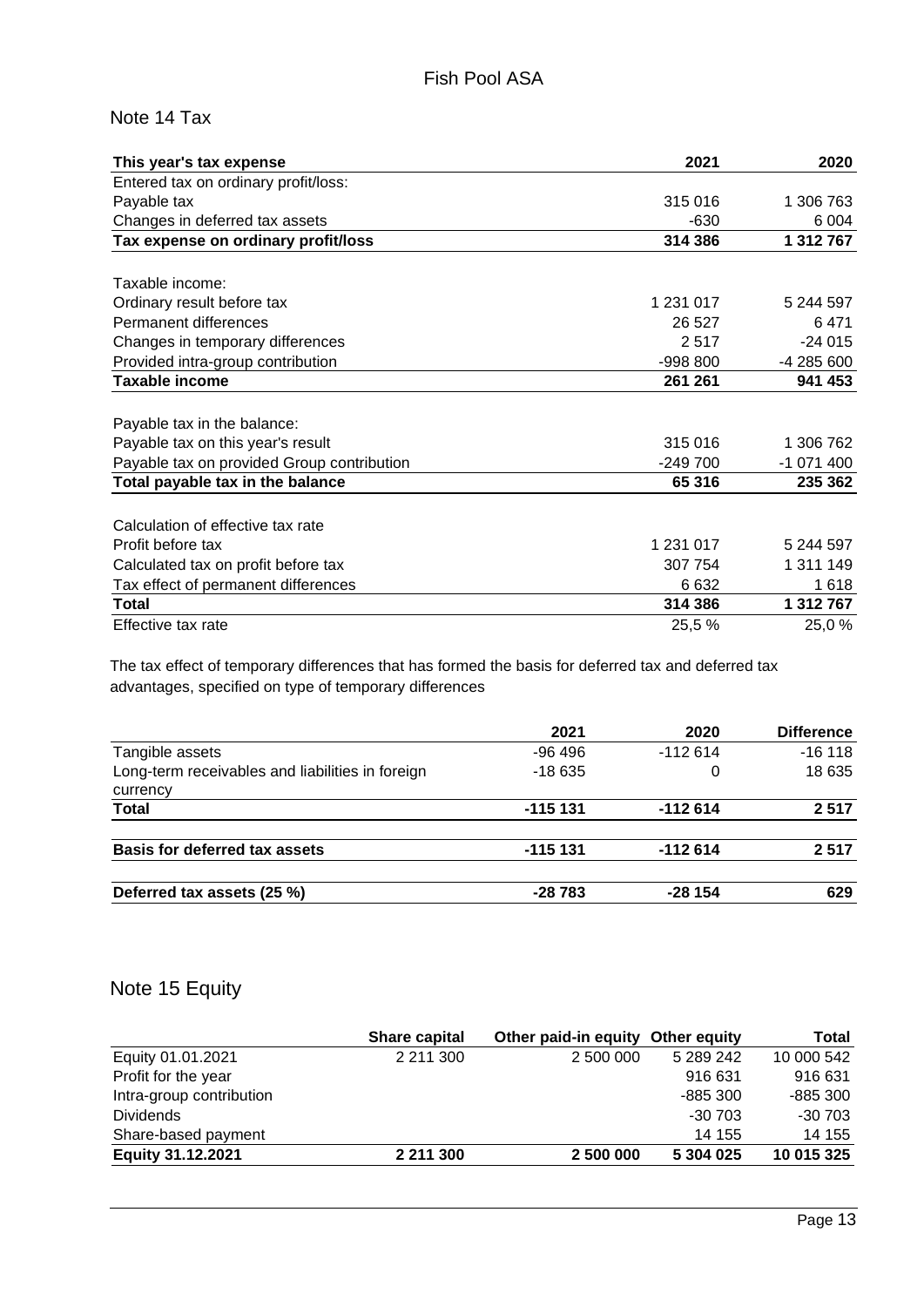## Note 16 Result per share

|                        | 2021    | 2020      |
|------------------------|---------|-----------|
| Result                 | 916 631 | 3 931 830 |
| Number of shares 01.01 | 170 100 | 170 100   |
| Number of shares 31.12 | 170 100 | 170 100   |

## Note 17 Financial risk

The company's exposure to currency fluctuations is minimal. The company's interest rate risk is limited to returns on the company's fixed income fund, refer to note 5. The fund has not invested in long-term interest rates. Company credit risk is linked to receivables which as per. 31.12.2021 amounted to NOK 1 256 725. Credit risk is considered low. There is no expensed loss on claims in 2021

## Note 18 Research and development

No research and development projects have been executed during 2021.

## Note 19 Events after the balance sheet date

There have been no events after the balance sheet date that could have affected the company's profit.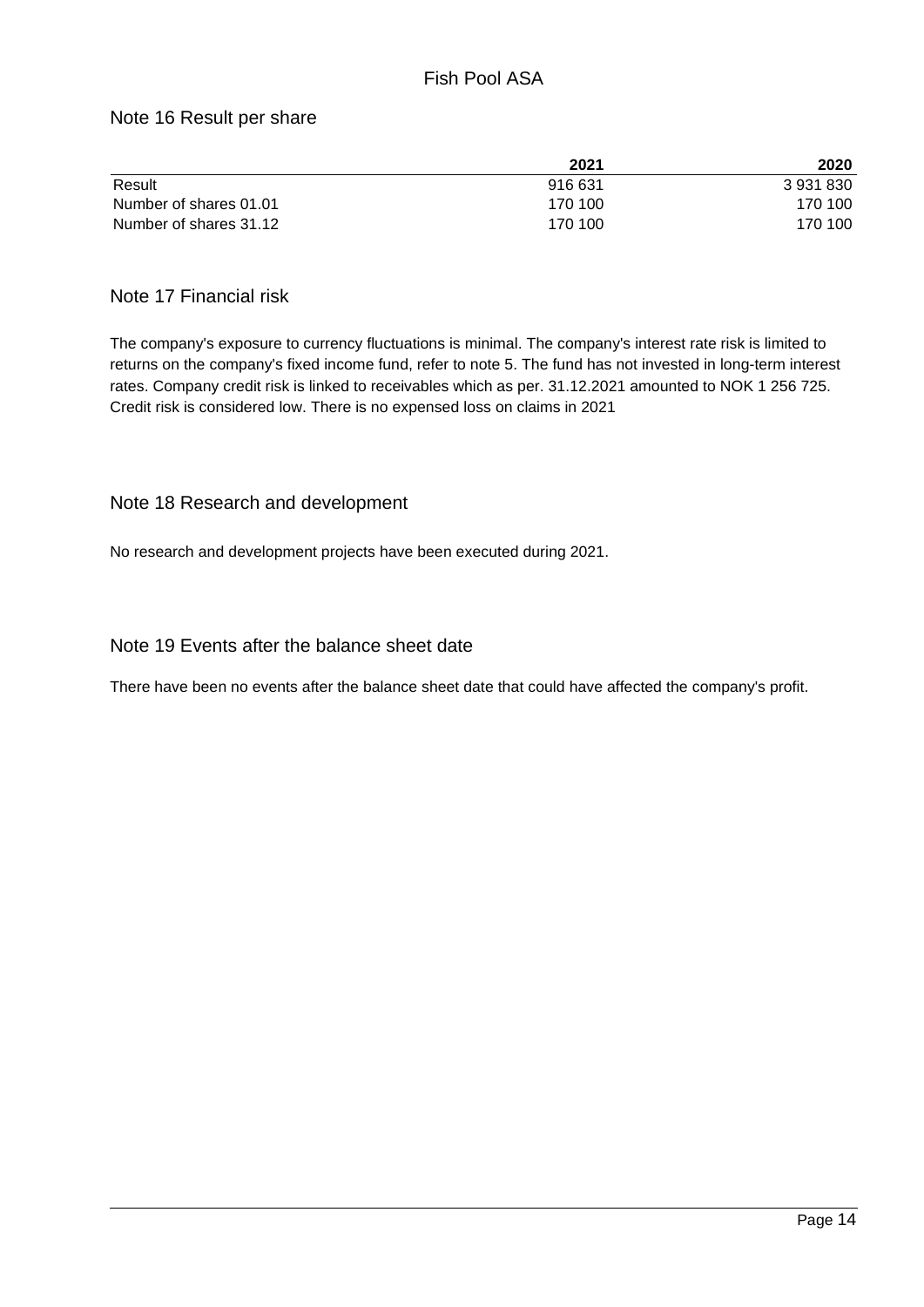

Statsautoriserte revisorer Ernst & Young AS

Dronning Eufemias gate 6a, 0191 Oslo Postboks 1156 Sentrum, 0107 Oslo

Foretaksregisteret: NO 976 389 387 MVA Tlf: +47 24 00 24 00

www.ey.no Medlemmer av Den norske Revisorforening

#### **INDEPENDENT AUDITOR'S REPORT**

To the Annual Shareholders' Meeting of Fish Pool ASA

#### **Opinion**

We have audited the financial statements of Fish Pool ASA (the Company), which comprise the balance sheet as at 31 December 2021, the income statement and statement of cash flows for the year then ended, and notes to the financial statements, including a summary of significant accounting policies.

In our opinion the financial statements comply with applicable legal requirements and give a true and fair view of the financial position of the Company as at 31 December 2021 and its financial performance and cash flows for the year then ended in accordance with the Norwegian Accounting Act and accounting standards and practices generally accepted in Norway.

#### **Basis for opinion**

We conducted our audit in accordance with International Standards on Auditing (ISAs). Our responsibilities under those standards are further described in the *Auditor's responsibilities for the audit of*  the financial statements section of our report. We are independent of the Company in accordance with the requirements of the relevant laws and regulations in Norway and the International Ethics Standards Board for Accountants' International Code of Ethics for Professional Accountants (including International Independence Standards) (IESBA Code), and we have fulfilled our other ethical responsibilities in accordance with these requirements. We believe that the audit evidence we have obtained is sufficient and appropriate to provide a basis for our opinion.

#### **Other information**

Other information consists of the information included in the annual report other than the financial statements and our auditor's report thereon. Management (the board of directors and the general manager) are responsible for the other information. Our opinion on the financial statements does not cover the other information, and we do not express any form of assurance conclusion thereon.

In connection with our audit of the financial statements, our responsibility is to read the other information, and, in doing so, consider whether the other information is materially inconsistent with the financial statements or our knowledge obtained in the audit, or otherwise appears to be materially misstated. If, based on the work we have performed, we conclude that there is a material misstatement of this other information, we are required to report that fact.

We have nothing to report in this regard, and in our opinion, the board of directors' report is consistent with the financial statements and contains the information required by applicable legal requirements.

#### **Responsibilities of management for the financial statements**

Management is responsible for the preparation and fair presentation of the financial statements in accordance with the Norwegian Accounting Act and accounting standards and practices generally accepted in Norway, and for such internal control as management determines is necessary to enable the preparation of financial statements that are free from material misstatement, whether due to fraud or error.

In preparing the financial statements, management is responsible for assessing the Company's ability to continue as a going concern, disclosing, as applicable, matters related to going concern and using the going concern basis of accounting unless management either intends to liquidate the Company or to cease operations, or has no realistic alternative but to do so.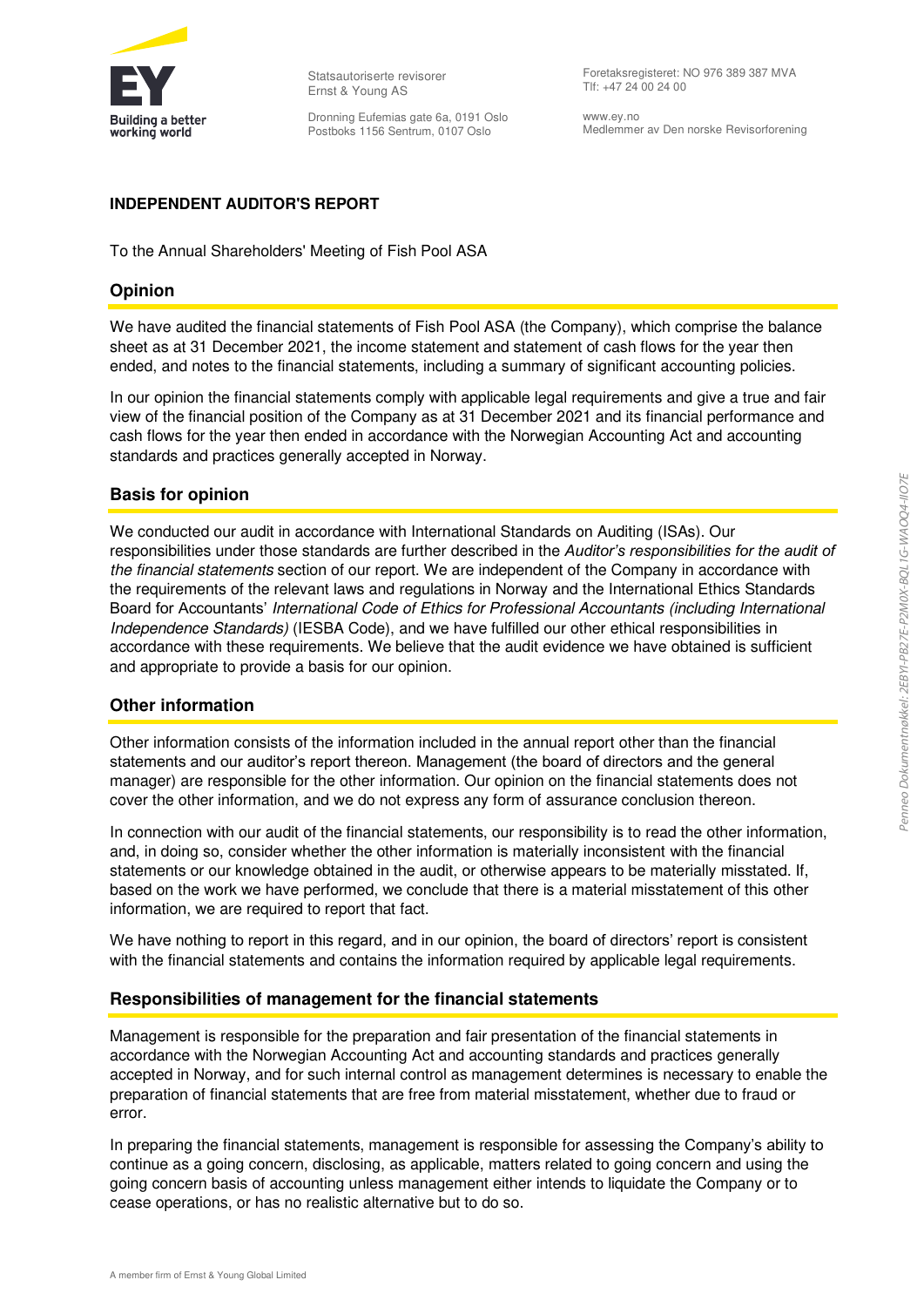

## **Auditor's responsibilities for the audit of the financial statements**

Our objectives are to obtain reasonable assurance about whether the financial statements as a whole are free from material misstatement, whether due to fraud or error, and to issue an auditor's report that includes our opinion. Reasonable assurance is a high level of assurance, but is not a guarantee that an audit conducted in accordance with ISAs will always detect a material misstatement when it exists.

Misstatements can arise from fraud or error and are considered material if, individually or in the aggregate, they could reasonably be expected to influence the economic decisions of users taken on the basis of these financial statements.

As part of an audit in accordance with ISAs, we exercise professional judgment and maintain professional scepticism throughout the audit. We also:

- Identify and assess the risks of material misstatement of the financial statements, whether due to fraud or error, design and perform audit procedures responsive to those risks, and obtain audit evidence that is sufficient and appropriate to provide a basis for our opinion. The risk of not detecting a material misstatement resulting from fraud is higher than for one resulting from error, as fraud may involve collusion, forgery, intentional omissions, misrepresentations, or the override of internal control.
- Obtain an understanding of internal control relevant to the audit in order to design audit procedures that are appropriate in the circumstances, but not for the purpose of expressing an opinion on the effectiveness of the Company's internal control.
- Evaluate the appropriateness of accounting policies used and the reasonableness of accounting estimates and related disclosures made by management.
- Conclude on the appropriateness of management's use of the going concern basis of accounting and, based on the audit evidence obtained, whether a material uncertainty exists related to events or conditions that may cast significant doubt on the Company's ability to continue as a going concern. If we conclude that a material uncertainty exists, we are required to draw attention in our auditor's report to the related disclosures in the financial statements or, if such disclosures are inadequate, to modify our opinion. Our conclusions are based on the audit evidence obtained up to the date of our auditor's report. However, future events or conditions may cause the Company to cease to continue as a going concern.
- Evaluate the overall presentation, structure and content of the financial statements, including the disclosures, and whether the financial statements represent the underlying transactions and events in a manner that achieves fair presentation.

We communicate with the board of directors regarding, among other matters, the planned scope and timing of the audit and significant audit findings, including any significant deficiencies in internal control that we identify during our audit.

Oslo, 14. March 2022 ERNST & YOUNG AS

The auditor's report is signed electronically

Kjetil Rimstad State Authorised Public Accountant (Norway)